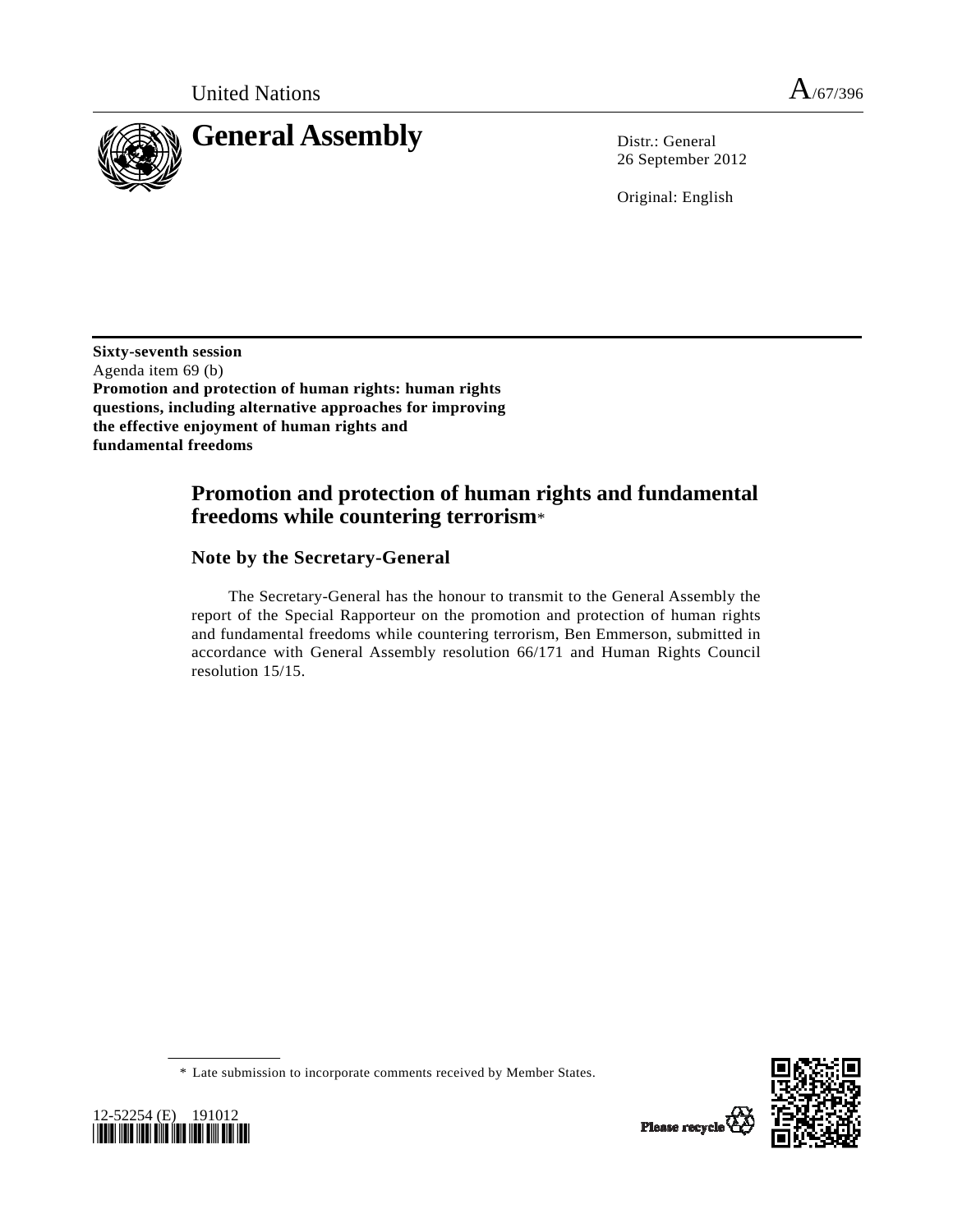#### *Summary*

 This is the second annual report submitted to the General Assembly by the current Special Rapporteur on the promotion and protection of human rights and fundamental freedoms while countering terrorism, Ben Emmerson.

 The key activities undertaken by the Special Rapporteur between 3 April and 31 August 2012 are listed in section II of the present report. In section III, the Special Rapporteur has evaluated the mandate of the Office of the Ombudsperson established by Security Council resolution 1904 (2009) (and amended by resolution 1989 (2011)) and its compatibility with international human rights norms, assessing in particular its impact on the due process deficits inherent in the Council's Al-Qaida sanctions regime. The report makes recommendations for amending the mandate to bring it into full conformity with international human rights norms.

# Contents

| $\mathbf{I}$ . |                                                                                                                                                                       |  | -3             |
|----------------|-----------------------------------------------------------------------------------------------------------------------------------------------------------------------|--|----------------|
| Н.             |                                                                                                                                                                       |  | $\overline{3}$ |
| III.           | Evaluation of the impact of the Office of the Ombudsperson on the 1267/1989 Al-Qaida<br>sanctions regime, and its compatibility with international human rights norms |  | $\overline{4}$ |
|                |                                                                                                                                                                       |  | 5              |
|                | В.                                                                                                                                                                    |  | -11            |
|                | C.                                                                                                                                                                    |  |                |
| IV.            |                                                                                                                                                                       |  | 22             |
|                |                                                                                                                                                                       |  |                |

*Page*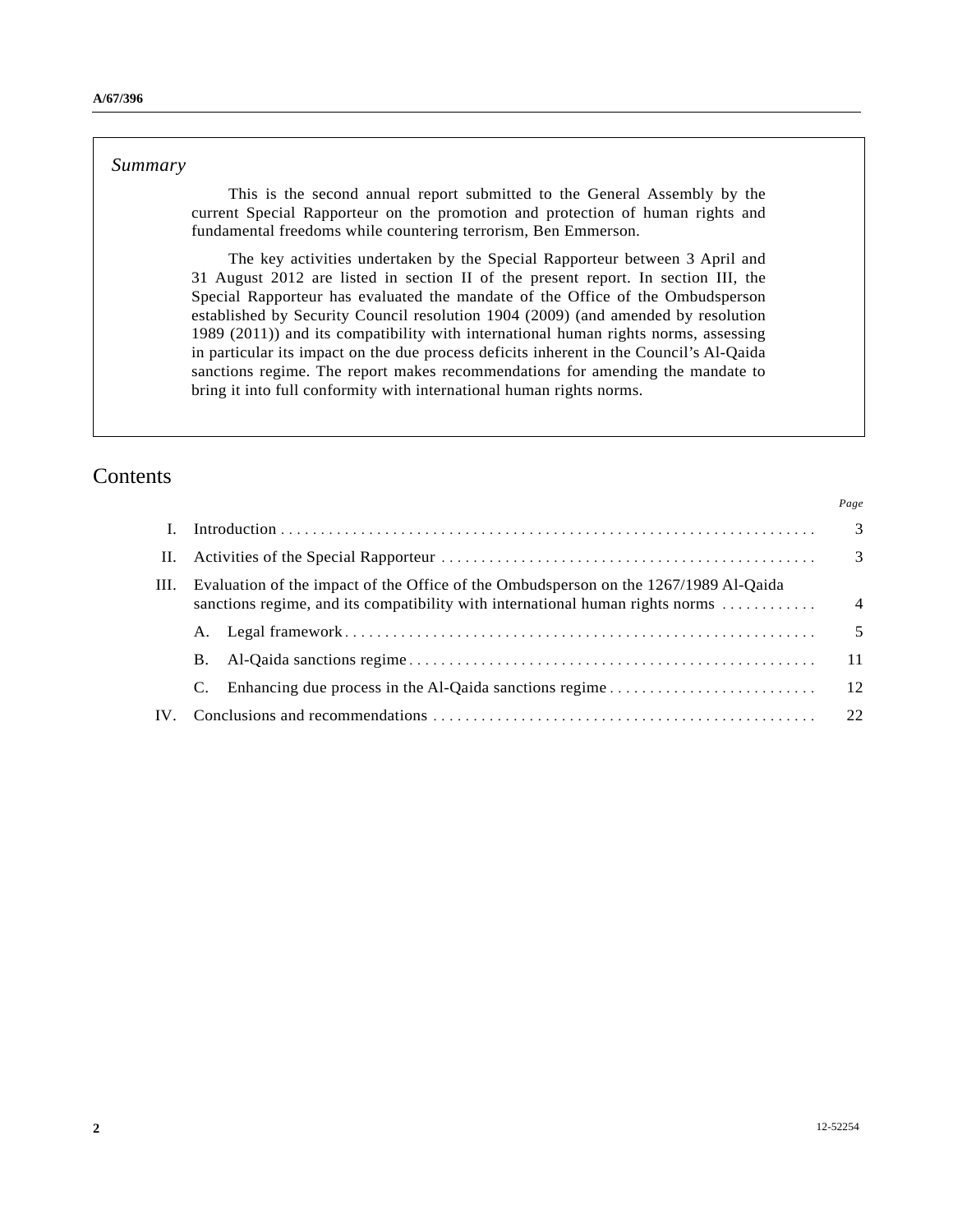### **I. Introduction**

1. The present report is submitted to the General Assembly by the Special Rapporteur on the promotion and protection of human rights and fundamental freedoms while countering terrorism, Ben Emmerson, pursuant to General Assembly resolution 66/171 and Human Rights Council resolutions 15/15 and 19/19. It sets out the activities of the Special Rapporteur conducted between 3 April and 31 August 2012 and evaluates the mandate of the Office of the Ombudsperson established by Security Council resolution 1904 (2009) (and amended by resolution 1989 (2011)) and its compatibility with international human rights norms, assessing in particular its impact on the due process deficits inherent in the Council's Al-Qaida sanctions regime. The report makes recommendations for amending the mandate to bring it into full conformity with international human rights norms.

# **II. Activities of the Special Rapporteur**

2. On 12 April 2012, the Special Rapporteur addressed the Sub-Committee on Human Rights of the European Parliament in the context of a public hearing on secret rendition and detention practices held under the theme: "How to protect human rights while countering terrorism?". He referred to the work undertaken by four special procedures mandates, namely, the Special Rapporteurs on the promotion and protection of human rights and fundamental freedoms while countering terrorism; and on torture and other cruel, inhuman or degrading treatment or punishment, as well as the Working Group on Arbitrary Detention and the Working Group on Enforced and Involuntary Disappearances to follow up on the Joint study on global practices in relation to secret detention in the context of countering terrorism (A/HRC/13/42). In his presentation, he addressed human rights concerns in relation to activities conducted by intelligence services in countering terrorism and emphasized the need for oversight over their activities, recalling that terrorism suspects should be tried in ordinary criminal courts in public proceedings affording fair trial standards, including prompt access to a lawyer of their choice following arrest.

3. In May 2012, the Special Rapporteur met in Strasbourg, France, with the newly appointed Commissioner for Human Rights of the Council of Europe and the European Commission for Democracy through Law (Venice Commission).

4. Between April and June 2012, the Special Rapporteur held meetings with a number of Member States, non-governmental organizations, including victims' organizations, and other stakeholders in relation to his thematic report to the Human Rights Council on the framework principles for securing the human rights of victims of terrorism (A/HRC/20/14 and Add. 1 and 2).

5. From 11 to 13 June, the Special Rapporteur attended the nineteenth annual meeting of special procedures mandate holders of the Human Rights Council, held in Geneva.

6. On 20 June, the Special Rapporteur presented his report on the framework principles for securing the human rights of victims of terrorism (A/HRC/20/14 and Add. 1 and 2) to the twentieth session of the Human Rights Council and held a press conference. On that occasion, he also participated as a panellist in a side event held on the theme "Human rights implications of the U.S. targeted killing programme", jointly organized by the American Civil Liberties Union, the Center for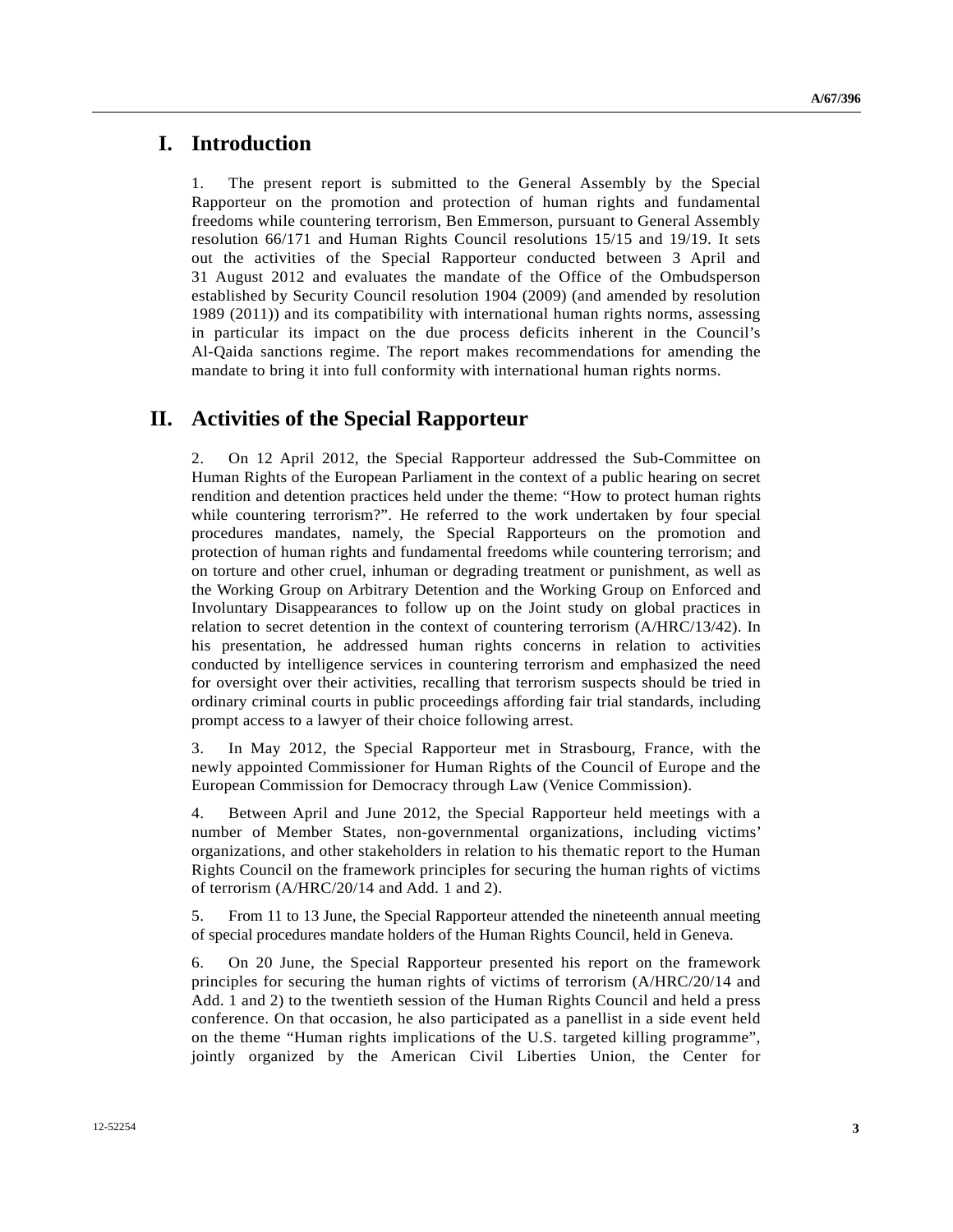Constitutional Rights, the International Commission of Jurists and the International Federation for Human Rights.

7. In June 2012, the Special Rapporteur attended the third review by the General Assembly of the United Nations Global Counter-terrorism Strategy. He participated in the symposium held on the theme "Dialogue, understanding and countering the appeal of terrorism", organized by the President of the General Assembly in partnership with the Global Counter-Terrorism Implementation Task Force and the Interregional Crime and Justice Research Institute.

8. On 27 June, the Special Rapporteur participated as a panellist in a debate held on the theme "Future of the targeted sanctions one year after splitting the 1267 regime: the 1267/1989 and 1988 regimes: current status and future challenges", hosted by Germany, with the Ombudsperson of the Al-Qaida Sanctions Committee, Kimberly Prost.

9. On 5 and 6 July 2012, the Special Rapporteur participated in the third regional expert symposium on fair trial and due process in the counter-terrorism context held in Brussels, providing an intervention related to the investigation and pre-trial phase for persons suspected of terrorism offences, including administrative detention regimes and procedures for review.

10. On 9 and 10 July 2012, the Special Rapporteur participated in a high-level conference on victims of terrorism, held in Madrid.

11. During the relevant period, the Special Rapporteur also met or consulted with a wide range of stakeholders relevant to the 1267/1989 sanctions regime, as described in section III of the present report.

# **III. Evaluation of the impact of the Office of the Ombudsperson on the 1267/1989 Al-Qaida sanctions regime, and its compatibility with international human rights norms**

12. Since its inception, the sanctions regime established by Security Council resolution 1267 (1999) has evolved in nature and scope into a permanent tool of the United Nations global counter-terrorism apparatus, more closely resembling a system of international law enforcement than a temporary political measure adopted by the Security Council with a view to averting an imminent threat to international peace and security. As a result, the regime has been subject to frequent criticism for its failure to incorporate a mechanism of independent judicial review (see paras. 14 and 20-21 below). The present report evaluates the mandate of the Office of the Ombudsperson established by Security Council resolution 1904 (2009) (and amended by resolution 1989 (2011)) and its compatibility with international human rights norms, assessing in particular its impact on the due process deficits inherent in the Council's Al-Qaida sanctions regime. For the purposes of this report, the Special Rapporteur has consulted with the Chair of the Al-Qaida Sanctions Committee established pursuant to resolution 1989 (2011), the Sanctions Committee as a whole, the Analytical Support and Sanctions Monitoring Team established pursuant to resolution 1526 (2004), individual States and the Ombudsperson herself. He also received representations from many of the lawyers representing individuals who have filed delisting petitions with the Office of the Ombudsperson. He wishes to extend his thanks to all of those who have contributed to this review.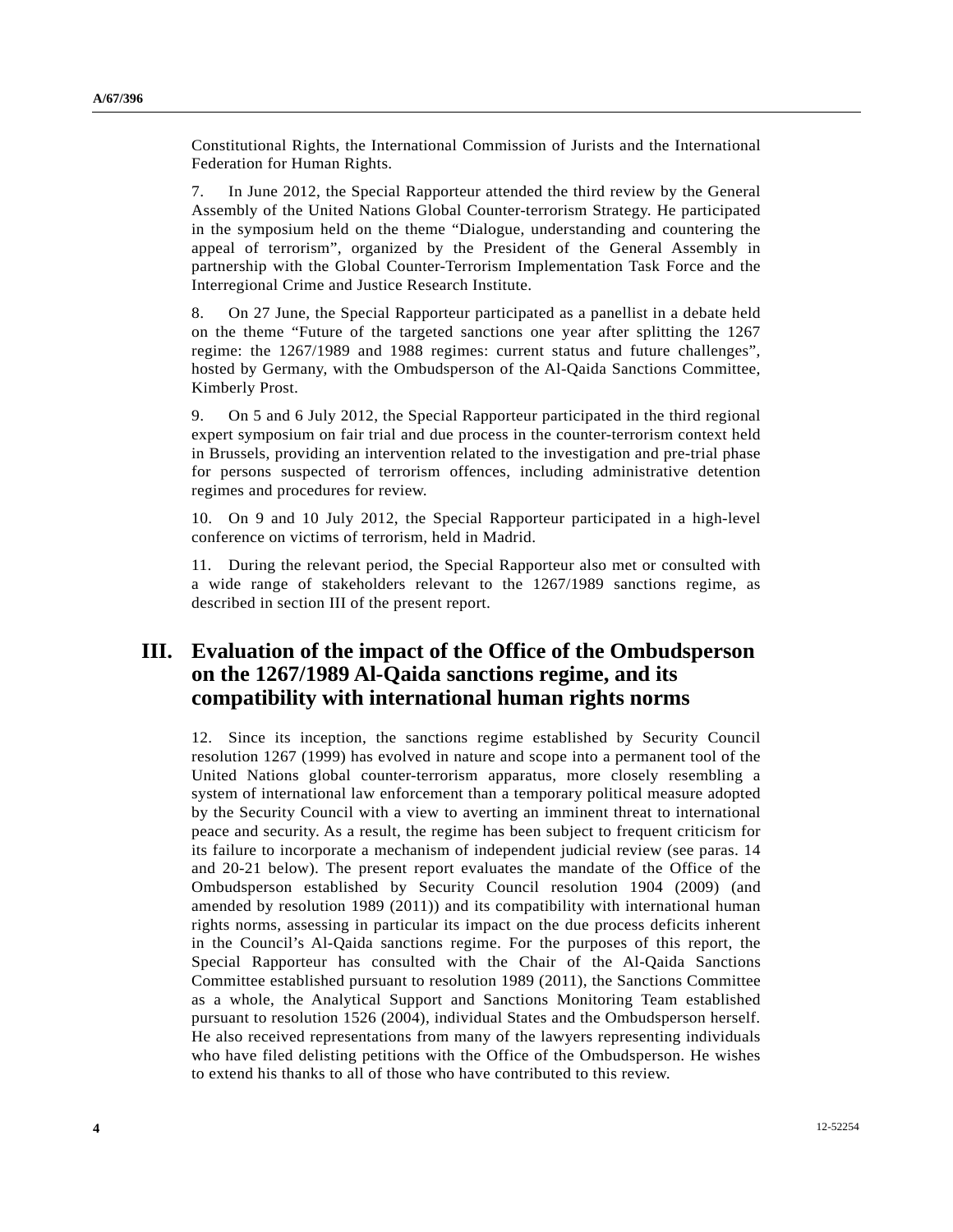### **A. Legal framework**

13. In its current form, the Al-Qaida sanctions regime requires all States to impose a range of measures, including asset freezes, international travel bans and arms embargoes on individuals and entities designated by the Sanctions Committee as being associated with Al-Qaida.<sup>[1](#page-4-0)</sup> These sanctions typically result in a denial of access by listed individuals to their own property, a refusal of social security benefits, limitations on their ability to work and restrictions on their ability to travel domestically and internationally. They significantly interfere with the right to freedom of movement, property rights and the right to privacy in all its manifestations. The impact on both the designated person and his or her family can be severe,<sup>[2](#page-4-1)</sup> leading one domestic court to characterize designated individuals as "effectively prisoners of the State".[3](#page-4-2) The reputational cost is incalculable. Moreover, as individual listings under the current regime are open-ended in duration, they may result in effective permanent designation.

14. The adoption of a measure that enables the Security Council to make listing decisions on the basis of nominations by Member States provides a ready means by which individual States can make executive decisions with far-reaching consequences, apparently unconstrained by domestic judicial review, or the international human rights treaties by which they are bound. Predictably, therefore, the regime has come under sustained and strongly worded criticism over the years.[4](#page-4-3) The concerns of the international community were summed up in 2009 by the report of the Eminent Jurists Panel on Terrorism, Counter-Terrorism and Human Rights of

<span id="page-4-0"></span><sup>1</sup> See Security Council resolution 1989 (2011).

<span id="page-4-1"></span><sup>2</sup> See *Her Majesty's Treasury (Respondent) v. Mohammed Jabar Ahmed and others (FC) (Appellants)* [2010] UKSC 2, [2010] 2 AC 534, para. 6; European Court of Justice (ECJ), Case C-340/08 *R (M and Others) v. Her Majesty's Treasury*, Judgement 29 April 2010, ECJ (Fourth Chamber).

<span id="page-4-2"></span><sup>3</sup> *Her Majesty's Treasury (Respondent) v. Mohammed Jabar Ahmed and others (FC) (Appellants)* [2010] UKSC 2, [2010] 2 AC 534, para. 60.

<span id="page-4-3"></span><sup>4</sup> See A/HRC/16/50, paras. 17-22 and 44; A/63/223, para. 16; A/65/258, paras. 55-57; Bardo Fassbender, "Targeted sanctions: listing/de-listing and due process", study commissioned by the United Nations, Office of Legal Affairs (2006); Council of Europe, Parliamentary Assembly, resolution 1597 (2008), para. 7; 2007 Marty Report, document 11454 (Council of Europe, Parliamentary Assembly); I. Cameron, "The European Convention on Human Rights, due process, and the United Nations Security Council counter-terrorism sanctions", report commissioned by the Council of Europe (2006); David Cortright and Erika de Wet, "Human rights standards for targeted sanctions", (Sanctions and Security Research Program, January 2010); I. Johnstone, "The United Nations Security Council, counter-terrorism and human rights", in *Counter-terrorism: Democracy's Challenges*, Andrea Bianchi and Alexis Keller, eds. (Oxford, Hart Publishing, 2008); Josiane Auvret-Finck, "Le contrôle des décisions du Conseil de sécurité par la Cour européenne des droits de l'homme", and Constance Grewe, "Les exigences de la protection des droits fondamentaux", in *Sanctions ciblées et protections juridictionnelles des droits fondamentaux dans l'Union européenne Équilibres et déséquilibres de la balance*, Constance Grewe et al., eds., (Brussels, 2010); Dire Tladi and Gillian Taylor, "On the Al Qaida/Taliban Sanctions Regime: Due Process and Sunsetting", 10 *Chinese Journal of International Law* (2011); Security Council Cross-Cutting Report on the Rule of Law, No. 3 (28 October 2011), available at www.securitycouncilreport.org; Anthony Aust, "The Role of Human Rights in Limiting the Enforcement Powers of the Security Council: A Practitioner's View", in *Review of the Security Council by Member States*, Erika de Wet and Andre Nollkaemper, eds.; Eric Rosand, "The Security Council's Efforts to Monitor the Implementation of Al Qaeda/Taliban Sanctions", 98 *American Journal of International Law*, 745 (2004).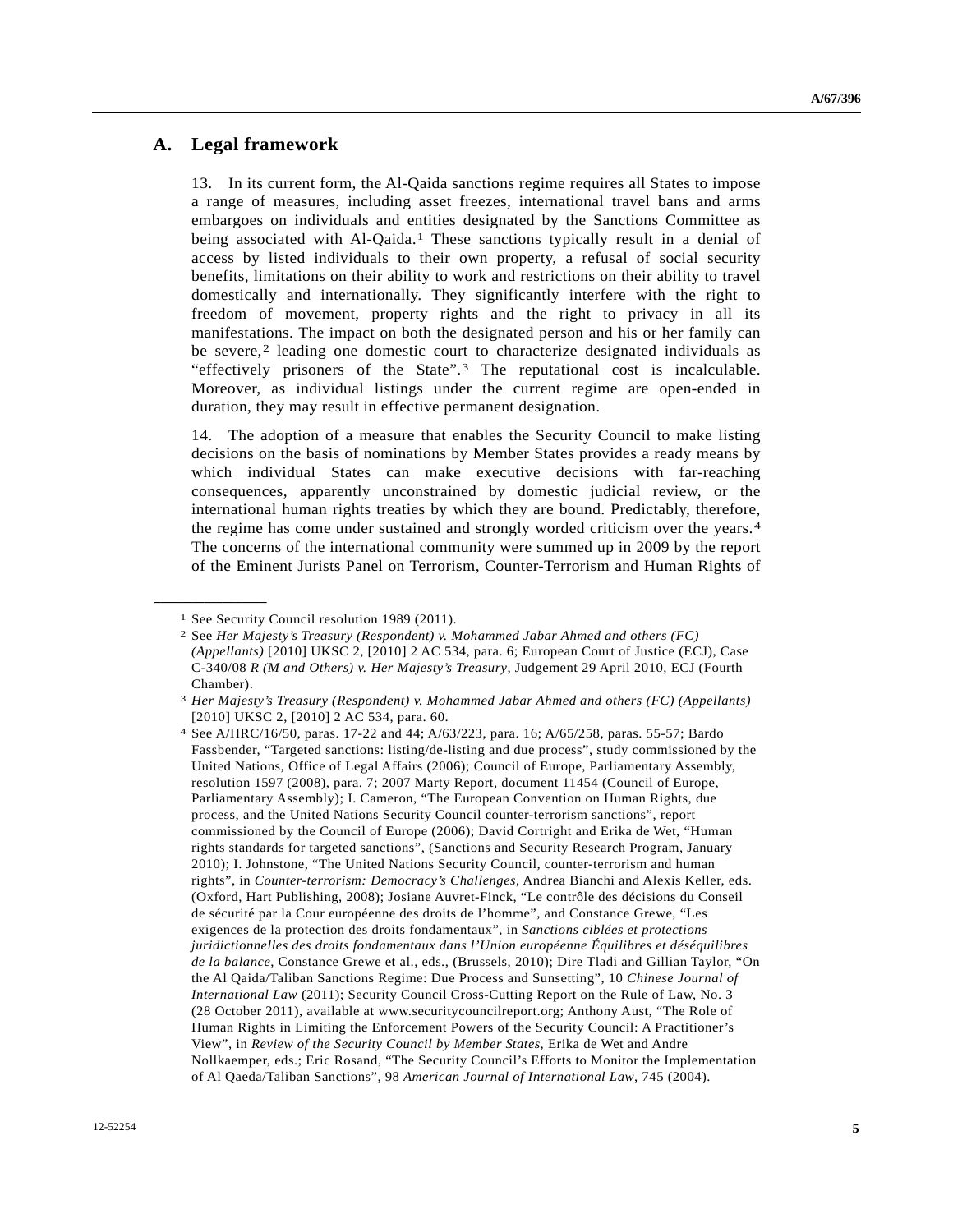the International Commission of Jurists.[5](#page-5-0) Referring to the "virtually uniform criticism of the system as it presently operates", the Panel agreed with the Council of the Europe Parliamentary Assembly that the sanctions regime "violates the fundamental principles of human rights and the rule of law" and was therefore "unworthy" of an international institution.<sup>6</sup>

15. The root of the problem lies in a conflict of international legal norms. Since the Security Council is a political organ, $\tau$  its traditional decision-making structures lack the procedural mechanisms necessary to protect the due process rights of the individual. These rights are enshrined in international human rights treaties, and are broadly reflected in national and regional legal systems. Some "core" due process rights are today recognized as rules of customary international law, including the fundamental axiom *nemo debet esse judex in propria sua causa* (no one may be a judge in his own cause).<sup>[8](#page-5-3)</sup>

16. Under the Al-Qaida regime, the Council, through its Sanctions Committee, is responsible for designating individuals and entities on the Consolidated List and for adjudicating upon applications for their removal. This is inconsistent with any reasonable conception of due process, and gives the appearance that the Council is acting above and beyond the law. However, some members of the Council are unwilling to cede their Chapter VII powers to any form of binding review by an independent body. Indeed, some argue that this would be contrary to the provisions of the Charter of the United Nations itself, and therefore would be *ultra vires*.

17. The Special Rapporteur does not share this analysis. While the Security Council is primarily a political body, rather than a legal one, it exercises both quasi-legislative and quasi-judicial functions in the present context.[9](#page-5-4) Under Articles 25 and 103 of the Charter, States are required to comply with binding decisions of the Council adopted under Chapter VII, even where this would entail violating their obligations under another international treaty.[10](#page-5-5) Given the

<span id="page-5-0"></span><sup>5</sup> See International Commission of Jurists, *Assessing Damage, Urging Action: Report of the Eminent Jurists Panel on Terrorism, Counter-Terrorism and Human Rights* (Geneva, International Commission of Jurists, 2009).

<span id="page-5-1"></span><sup>6</sup> Ibid., pp. 116-117.

<span id="page-5-2"></span><sup>7</sup> See Hans Kelsen, "Collective Security and Collective Self-Defence under the Charter of the

<span id="page-5-3"></span>United Nations", 42 *American Journal of International Law*, 783 (1948). 8 See CCPR/C/21/Rev.1/Add.6 (1994), para. 8; Theodor Meron, *Human Rights and Humanitarian Norms as Customary Law*, pp. 96-97 (Clarendon, 1989); International Bar Association, *International Terrorism: Legal Challenges and Responses: A Report by the International Bar Association Task Force on Terrorism*, p. 71 (2004); Luis Condorelli, "Conclusions", in *Les évolutions de la protection juridictionnelle des fonctionnaires internationaux et européens développements récents*, G. M. Palmieri, ed., p. 359 (Brussels, 2012); Security Council Cross-Cutting Report.

<span id="page-5-4"></span><sup>9</sup> See Jeremy Matam Farrall, *United Nations sanctions and the rule of law* (Cambridge, Cambridge University Press, 2007); Jose Alvarez, *International Organizations as Law-Makers* (New York, Oxford University Press, 2005).

<span id="page-5-5"></span><sup>10</sup> See International Court of Justice, *Questions of Interpretation and Application of the 1971 Montreal Convention arising from the Aerial Incident at Lockerbie (Libyan Arab Jamahiriya v. United States of America and Libyan Arab Jamahiriya v. United Kingdom*, ICJ Reports, vol. 1, p. 16, para. 42, and p. 113, para. 39 (1992); International Court of Justice, *Nicaragua v. United States of America*, ICJ Reports, p. 392, para. 107 (1984); *Her Majesty's Treasury (Respondent) v. Mohammed Jabar Ahmed and others (FC) (Appellants)* [2010] UKSC 2, [2010] 2 AC 534, para. 11.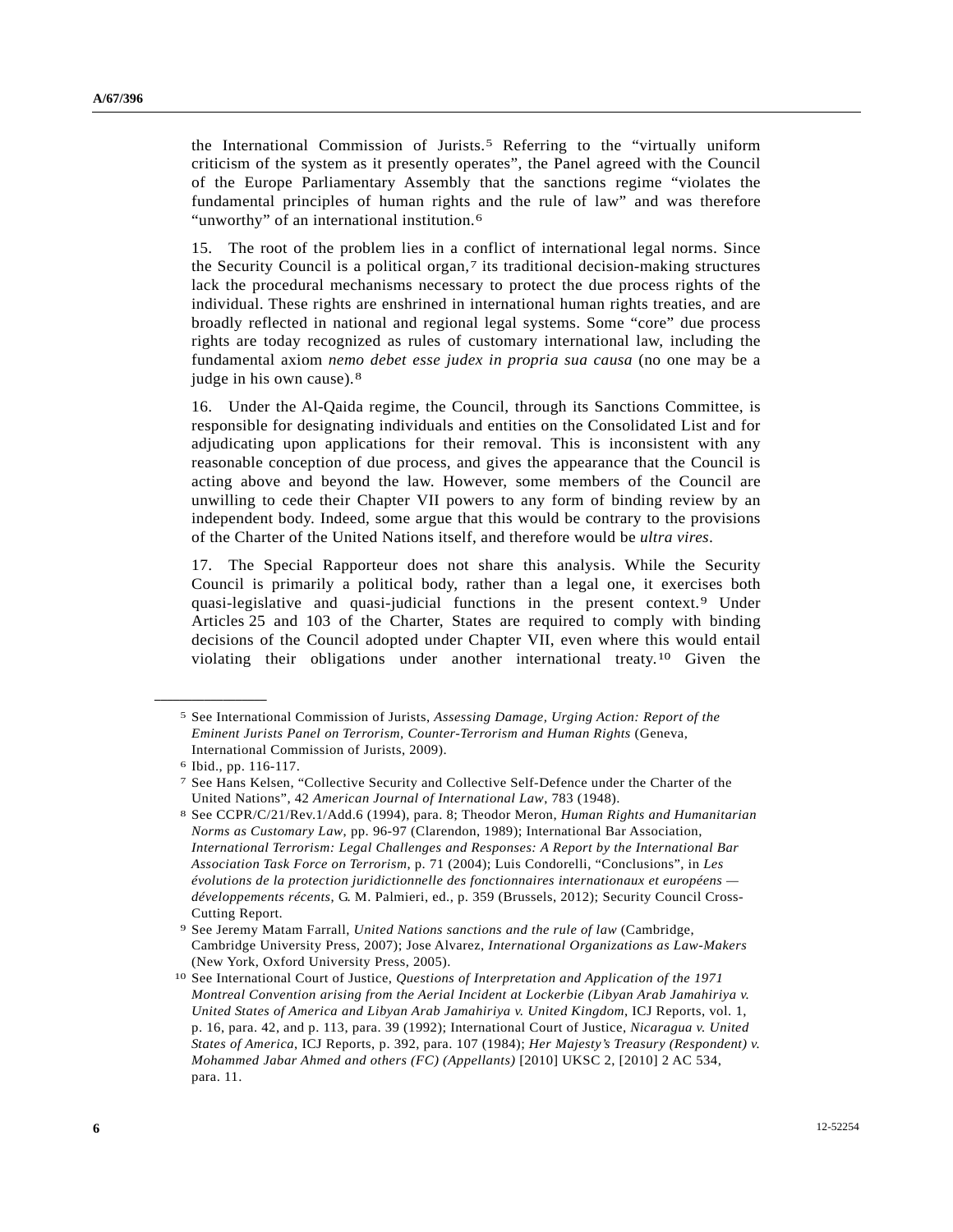presumption in international law against normative conflict,<sup>[1](#page-6-0)1</sup> human rights treaty bodies have developed a principle of construction to the effect that Council resolutions should be read subject to a presumption that it was not the Council's intention to violate fundamental rights.<sup>[12](#page-6-1)</sup> In the case of the Al-Qaida sanctions regime, however, the language of the relevant resolutions does not allow for this approach.[13](#page-6-2)

18. The powers of the Security Council are defined and limited by the Charter<sup>[14](#page-6-3)</sup> (as well as being constrained by *jus cogens* norms of customary international law<sup>[1](#page-6-4)5</sup>). By Article 24, paragraph 2, of the Charter, the Council, when exercising its powers under Chapter VII, is bound to act in accordance with the purposes of the United Nations as defined in Article 1, which include both the maintenance of international peace and security and the promotion of respect for human rights. The General Assembly and the Council have frequently emphasized that these imperatives do not pull in opposite directions.[16](#page-6-5) In its most recent review of the United Nations Global Counter-Terrorism Strategy in July 2012, the General Assembly again called upon all United Nations entities involved in supporting counter-terrorism efforts to continue to facilitate the promotion and protection of human rights, due process and the rule of law.[1](#page-6-6)7 As former Secretary-General Kofi Annan has observed, the rule of law is a concept at the "very heart" of the United Nations mission.[1](#page-6-7)8

19. In 2005, the World Summit Outcome document called upon the Security Council, with the support of the Secretary-General, to ensure that fair and clear procedures existed for placing individuals and entities on sanctions lists, for

<span id="page-6-0"></span><sup>11</sup> See A/CN.4/L.682, para. 37.

<span id="page-6-1"></span><sup>12</sup> See CCPR/C/94/D/1472/2006 ("*Sayadi and Vinck v. Belgium*"), Separate Opinion of Sir Nigel Rodley; European Court of Human Rights, *Al-Jedda v. United Kingdom*, Application no. 27021/08, Judgement, 7 July 2011 (Grand Chamber), paras. 101-102.

<span id="page-6-2"></span><sup>13</sup> See *Nada v. Switzerland*, Case No. 10593/08, European Court of Human Rights, 10 September 2012, para. 172.

<span id="page-6-3"></span><sup>14</sup> See International Court of Justice, *Conditions of Admission of a State to the United Nations (Charter, Article 4)*, advisory opinion, ICJ Reports 1948, p. 57; International Criminal Tribunal for the Former Yugoslavia, *Prosecutor v. Dusko Tadic*, Decision on the Defence Motion for Interlocutory Appeal on Jurisdiction, International Criminal Tribunal for the Former Yugoslavia Appeals Chamber, 2 October 1995, IT-94-1-AR72, para. 28.

<span id="page-6-4"></span><sup>15</sup> See Application of the Convention on the Prevention and Punishment of the Crime of Genocide, Provisional Measures, Order of 13 September 1993, ICJ Reports 1993, p. 325, Separate Opinion of Judge Lauterpacht, p. 440, para. 100; A/CN.4/L.778, International Law Commission, Draft Articles on the Responsibility of International Organizations, article 26 (30 May 2011); Stefan Talmon, "Security Council Treaty Action", *Revue Helénique de Droit International*, p. 68 (2009); Alexander Orakhelashvili, "The Impact of Peremptory Norms on the Interpretation and Application of United Nations Security Council Resolutions", 16 European Journal of International Law 59 (2005); *Prosecutor v. Dusko Tadic*, Decision on the Defence Motion for Interlocutory Appeal on Jurisdiction, International Criminal Tribunal for the Former Yugoslavia Appeals Chamber, 2 October 1995, IT-94-1-AR72, para. 296; *Yassin Abdullah Kadi v. Council of the European Union and Commission of the European Communities*, Court of First Instance of the European Communities, Case T-315/01, 21 September 2006, para. 230; *Al-Jedda v. United Kingdom*, Application no. 27021/08, Judgement, 7 July 2011 (Grand Chamber) and *Her Majesty's Treasury (Respondent) v. Mohammed Jabar Ahmed and others (FC) (Appellants)* [2010] UKSC 2, [2010] 2 AC 534, para. 151.

<span id="page-6-5"></span><sup>16</sup> See resolution 60/288.

<span id="page-6-6"></span><sup>17</sup> See resolution 66/282, para. 9.

<span id="page-6-7"></span><sup>18</sup> See S/2004/616, para. 6.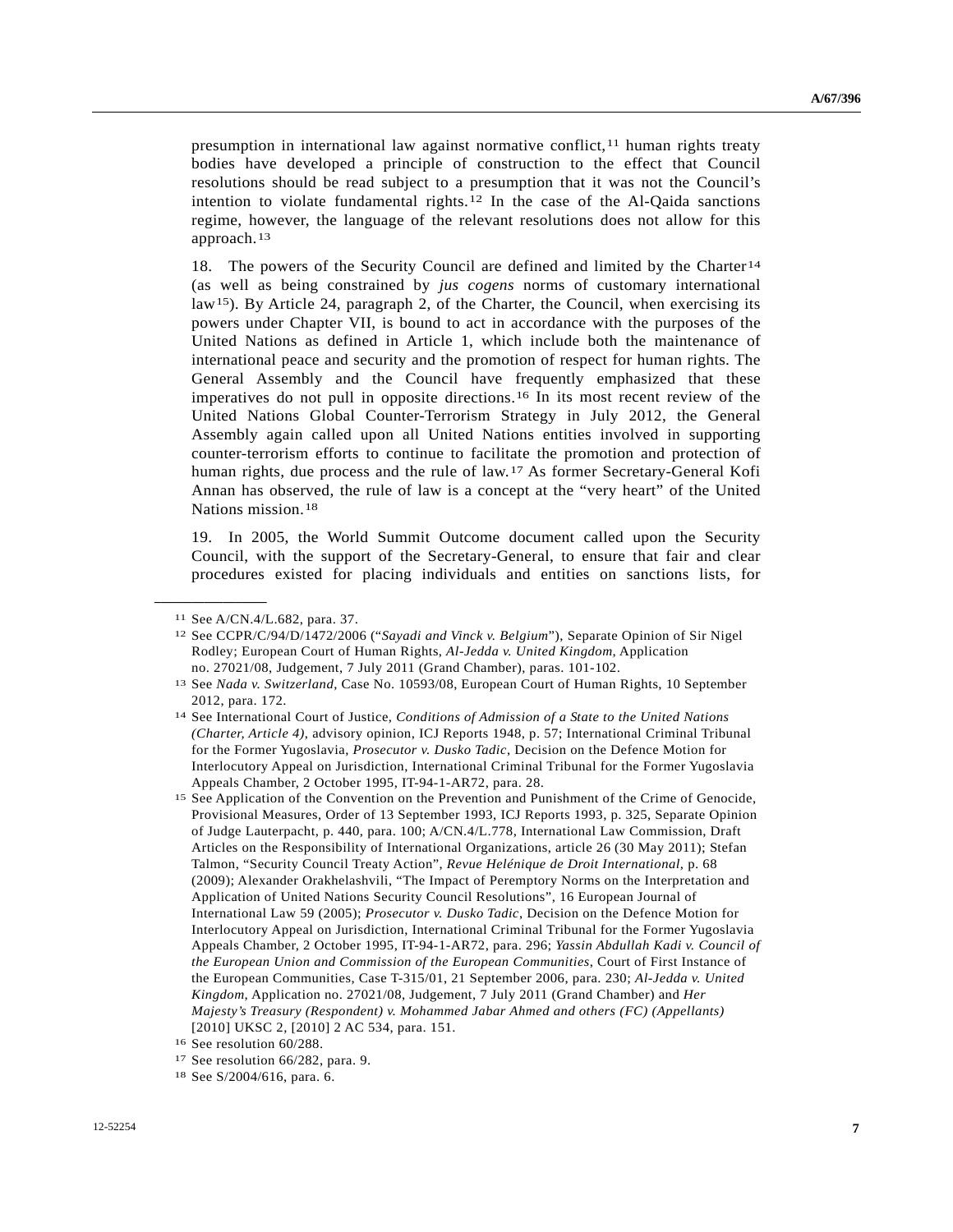removing them and for granting humanitarian exemptions.[1](#page-7-0)9 On 22 June 2006, at the conclusion of its thematic debate on the rule of law, the Security Council expressed its commitment to carrying this recommendation forward.[2](#page-7-1)0 The Council itself has acknowledged that human rights and international law should guide counter-terrorism initiatives.[2](#page-7-2)1 Pertinently, the Council has, since 2008, included a statement to this effect in the preamble to each of its resolutions on the 1267/1989 sanctions regime.

20. Pursuant to Article 39 of the Charter, the Council has determined that international terrorism associated with Al-Qaida represents a threat to international peace and security, and that an effective sanctions regime adopted under Article 41 is necessary to address that threat. Since the Council lacks enforcement mechanisms of its own, however, it is dependent on the ability of States to implement its resolutions. Even if the Council itself is not formally bound by international human rights law when acting under Chapter VII (a proposition that is heavily disputed  $22$  $22$ ), there is no doubt that Member States are bound by human rights obligations when implementing Council decisions. Experience has shown that the absence of an independent judicial review mechanism at the United Nations level has seriously undermined the effectiveness and the perceived legitimacy of the regime. National and regional courts and treaty bodies, recognizing that they have no jurisdiction to review Council decisions per  $se^{23}$  $se^{23}$  $se^{23}$  have focused their attention instead on domestic measures of implementation, assessing their compatibility with fundamental norms of due process. A series of successful legal challenges has highlighted the problem by quashing implementing legislation, or declaring it unlawful, for precisely this reason.[24](#page-7-5)

<sup>19</sup> See resolution 60/1, para. 109.

<span id="page-7-1"></span><span id="page-7-0"></span><sup>20</sup> See PRST/2006/28.

<span id="page-7-3"></span><span id="page-7-2"></span><sup>21</sup> Security Council resolution 1456 (2003).

<sup>22</sup> See Frédéric Mégret and Florian Hoffman, "The United Nations as a human rights violator? Some reflections on the United Nations changing human rights responsibilities", *Human Rights Quarterly*, vol. 25, No. 2 (May 2003), p. 317; and René Cassin, "La déclaration universelle et la mise en oeuvre des droits de l'homme", in *Recueil des cours (1951-II) Académie de droit international*, vol. 79; Andrea Bianchi, "Security Council's anti-terror resolutions and their implementation by Member States", *Journal of International Criminal Justice*, vol. 4, issue 5, p. 1062 (2006); A/65/258, para. 17; and A/64/10.

<span id="page-7-4"></span><sup>23</sup> See Joined Cases C-402/05 P and C-415/05 P, *Yassin Abdullah Kadi and Al Barakaat International Foundation v. Council of the European Union and Commission of the European Communities*, European Court of Justice (Grand Chamber), 3 September 2008, para. 287; CCPR/C/94/D/1472/2006 (*Sayadi and Vinck v. Belgium*), para. 7.2; *Al-Jedda v. United Kingdom*, Application no. 27021/08, Judgement, 7 July 2011 (Grand Chamber), para. 76; *Nada v. Switzerland*, Case No. 10593/08, European Court of Human Rights, 10 September 2012, Concurring Opinion of Judge Malinverni, para. 20; and *Her Majesty's Treasury (Respondent) v. Mohammed Jabar Ahmed and others (FC) (Appellants)* [2010] UKSC 2, [2010] 2 AC 534, para. 151.

<span id="page-7-5"></span><sup>24</sup> See Joined Cases C-402/05 P and C-415/05 P, *Yassin Abdullah Kadi and Al Barakaat International Foundation v. Council of the European Union and Commission of the European Communities*, European Court of Justice (Grand Chamber), 3 September 2008; CCPR/C/94/D/1472/2006 ("*Sayadi and Vinck v. Belgium*"), Separate Opinion of Sir Nigel Rodley; *Abdelrazak v. The Minister of Foreign Affairs* [2009] FC 580; *Her Majesty's Treasury (Respondent) v. Mohammed Jabar Ahmed and others (FC) (Appellants)* [2010] UKSC 2, [2010] 2 AC 534; Case T-85/09 *Yassin Abdullah Kadi v. European Commission*, General Court (Seventh Chamber), 30 September 2010 [2011] CMLR 24.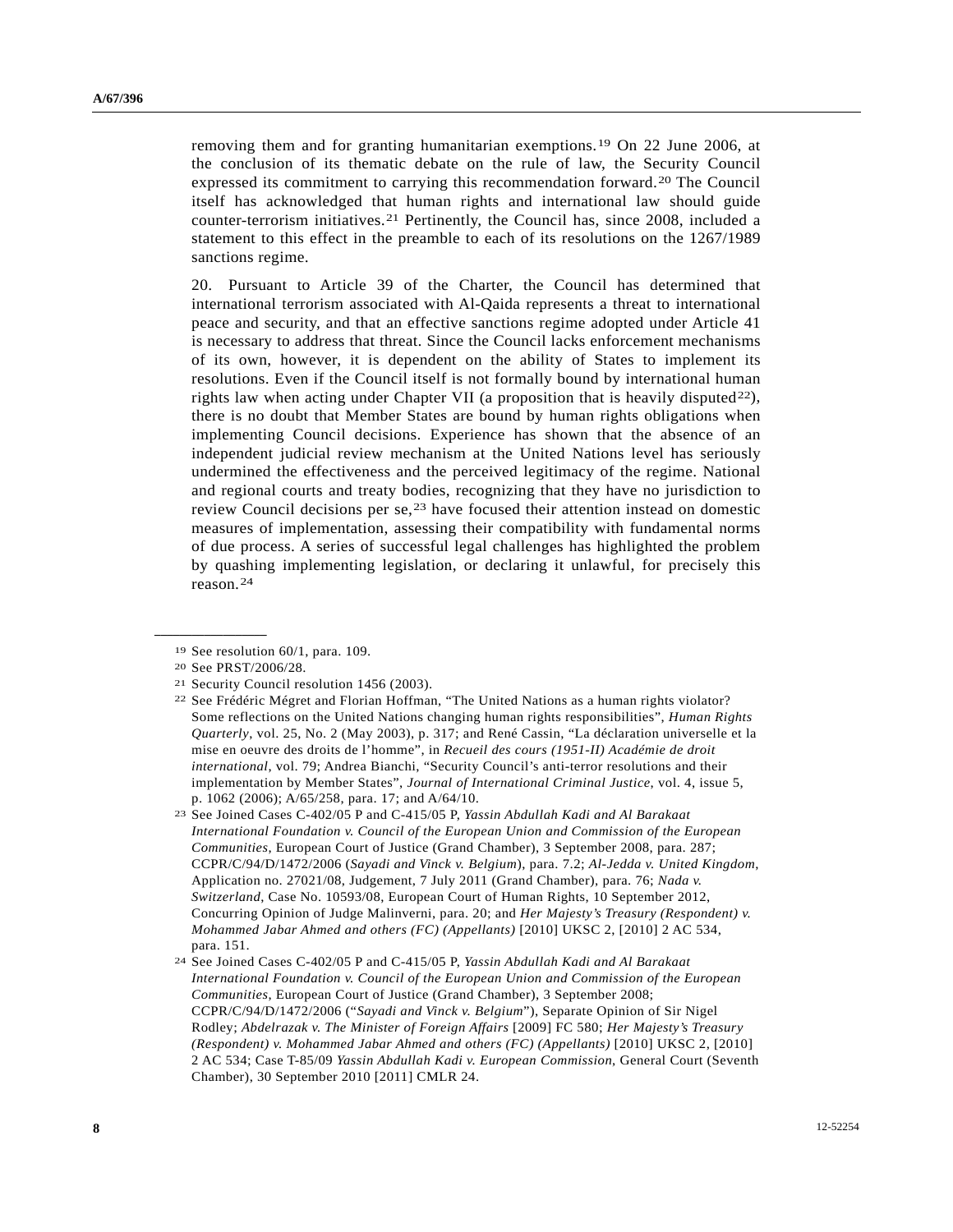21. The most recent such decision is the Judgement of the Grand Chamber of the European Court of Human Rights in *Nada v. Switzerland*. 13 The Court held that restrictions on the applicant's freedom of movement, imposed by an ordinance of the Swiss Federal Council implementing resolution 1267 (1999) (as amended) had violated his right to respect for his private life, in breach of article 8 of the European Convention on Human Rights. Of much greater practical significance, however, was the Court's finding of a violation under article 13 of the Convention (the right to an effective domestic remedy). The Court concluded that in the absence of effective judicial review at the United Nations level, there was a duty on State parties to the Convention to provide an effective remedy under national law. This implied a full review on fact and law by an entity with jurisdiction to determine whether the measures were justified and proportionate in the individual case and power to order their removal.[2](#page-8-0)5 The Nada Judgement thus echoes the approach of the European Court of Justice and the General Court in the Kadi litigation,  $26$  $26$  holding that regional implementing measures taken by the European Commission were to be judged against human rights standards binding on the Community institutions. However, the principle in the Nada case has wider geographical ramifications than the Kadi litigation since it applies to all 47 member States of the Council of Europe, including three permanent members of the Security Council.

22. Foreshadowing the decision in the Nada case, the former Special Rapporteur had already expressed the view that as long as there is no effective and independent judicial review of listings at the United Nations level "it is essential that listed individuals and entities have access to domestic judicial review of any measure implementing the sanctions pursuant to resolution 1267 (1999)".[2](#page-8-2)7 However, domestic judicial review is not an adequate substitute for due process at the United Nations level since the State responsible for implementation may not have access to the full justification for the listing (see para. 25 below). Even if it does, it may not have the designating State's consent to reveal the information.[28](#page-8-3) This can obstruct the ability of national or regional courts to carry out an effective judicial review.[29](#page-8-4) More generally, as the High Commissioner for Human Rights has observed, the ability of individuals and entities to challenge their listing at the national level

<span id="page-8-0"></span><sup>25</sup> See *Nada v. Switzerland*, Case No. 10593/08, European Court of Human Rights, 10 September 2012, Concurring Opinion of Judge Malinverni, paras. 23-25; see also Josiane Auvret-Finck, "Le contrôle des décisions du Conseil de sécurité par la Cour européenne des droits de l'homme", and Constance Grewe, "Les exigences de la protection des droits fondamentaux", in *Sanctions ciblées et protections juridictionnelles des droits fondamentaux dans l'Union européenne*. *Équilibres et déséquilibres de la balance*, Constance Grewe et al., eds. (Brussels, 2010).

<span id="page-8-1"></span><sup>26</sup> See Joined Cases C-402/05 P and C-415/05 P, *Yassin Abdullah Kadi and Al Barakaat International Foundation v. Council of the European Union and Commission of the European Communities*, European Court of Justice (Grand Chamber), 3 September 2008; see also Case T-85/09 *Yassin Abdullah Kadi v. European Commission*, General Court (Seventh Chamber), 30 September 2010 [2011] CMLR 24.

<span id="page-8-2"></span><sup>27</sup> A/65/258, para. 58; see also model provision on judicial review of terrorist listings: A/HRC/16/15, paras. 33-35.

<span id="page-8-3"></span><sup>28</sup> See *Hay v. HM Treasury* [2009] EWHC 1677; *Her Majesty's Treasury (Respondent) v. Mohammed Jabar Ahmed and others (FC) (Appellants)* [2010] UKSC 2, [2010] 2 AC 534. 29 See *R (Hany Youssef) v. Secretary of State for Foreign and Commonwealth Affairs* [2012]

<span id="page-8-4"></span>EWHC 2091 (Admin) 23 July 2012.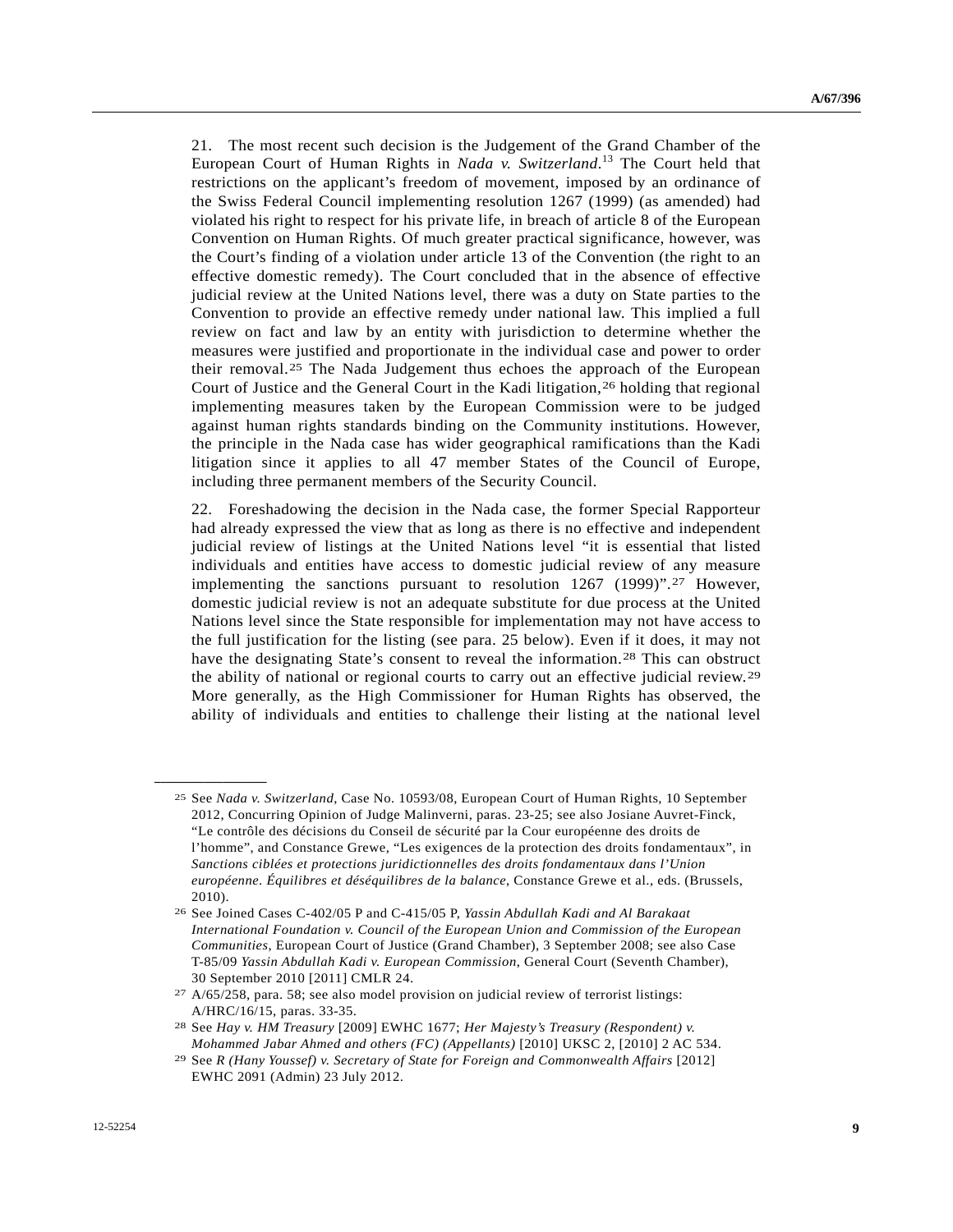remains constrained by the obligation on Member States under Articles 25 and 103 of the Charter.[30](#page-9-0)

23. While none of the judicial rulings to date has directly impugned Council resolutions,[31](#page-9-1) their effect has been to render those resolutions effectively unenforceable. If the measures cannot be lawfully implemented at the national and regional levels, then the logic of universal sanctions falls away, raising the spectre that targeted funds could begin migrating towards those jurisdictions that cannot lawfully implement the regime. It is therefore imperative that the Council find a solution that is compatible with the human rights standards binding on Member States. The Council's powers under the Charter are broad enough to achieve this.[32](#page-9-2) When an organ of an international organization acts to fulfil one of its purposes, it is presumed to be acting within its powers.[3](#page-9-3)3 Under Chapter VII, it is for the Council to judge whether measures it is proposing to adopt are consistent with the objectives of the Charter.[34](#page-9-4) The Council has explicitly recognized that the domestic and regional legal challenges to the implementation of the sanctions regime threaten its effectiveness.[35](#page-9-5) In the opinion of the Special Rapporteur, it inevitably follows that the Council has power under Chapter VII to enhance the effectiveness of the regime by establishing an independent adjudicator at the United Nations level with jurisdiction to review and overturn a designation by the Committee.<sup>[3](#page-9-6)6</sup> This would promote international peace and security by strengthening the regime's enforcement, as well as harmonizing the imperatives in Article 1, paragraphs 1 and 3 of the Charter, as envisaged by the General Assembly (see para. 18), resolving the conflict of international norms currently impeding implementation (see paras. 20-22) and honouring the purposive synthesis outlined in the preamble to resolution 1989 (2011) (see para. 19). It would not entail any impermissible delegation of Chapter VII powers since it would require the adoption by the Council of a resolution in which the Council would voluntarily undertake to abide by the conclusions of an independent adjudicator, and the Council could, at any time, revoke or amend the relevant resolution. Review by an independent adjudicator would not be directed to decisions of the Council, but to those of a subordinate body exercising delegated

<span id="page-9-0"></span><sup>30</sup> See A/HRC/16/50, para. 19.

<span id="page-9-1"></span><sup>31</sup> See Joined Cases C-402/05 P and C-415/05 P, *Yassin Abdullah Kadi and Al Barakaat International Foundation v. Council of the European Union and Commission of the European Communities*, European Court of Justice (Grand Chamber), 3 September 2008, para. 287; CCPR/C/94/D/1472/2006 ("*Sayadi and Vinck v. Belgium*"), para. 7.2; *Al-Jedda v. United Kingdom*, Application no. 27021/08, Judgement, 7 July 2011 (Grand Chamber), para. 76; and *Nada v. Switzerland*, Case No. 10593/08, European Court of Human Rights, 10 September 2012, Concurring Opinion of Judge Malinverni, para. 20.

<span id="page-9-2"></span><sup>32</sup> See *Prosecutor v. Dusko Tadic*, Decision on the Defence Motion for Interlocutory Appeal on Jurisdiction, International Criminal Tribunal for the Former Yugoslavia Appeals Chamber, 2 October 1995, IT-94-1-AR72, para. 28.

<span id="page-9-3"></span><sup>33</sup> See International Court of Justice, *Certain Expenses of the United Nations* (Article 17, para. 2, of the Charter), advisory opinion of 20 July 1962, ICJ Reports 1962, p. 151, p. 168.

<span id="page-9-4"></span><sup>34</sup> See European Court of Human Rights, *Behrami v. France*, *Saramati v. France, Germany and Norway* [2007] 45 EHRR SE 85 at para. 148; *Her Majesty's Treasury (Respondent) v. Mohammed Jabar Ahmed and others (FC) (Appellants)* [2010] UKSC 2, [2010] 2 AC 534, para. 11; see also footnote 31.

<span id="page-9-6"></span><span id="page-9-5"></span>

<sup>&</sup>lt;sup>35</sup> See Security Council resolution 1989 (2010), eleventh preambular paragraph.<br><sup>36</sup> Indeed, it was the view of the former Special Rapporteur that the absence of independent judicial review rendered the current regime *ultra vires* the Council's Chapter VII powers (see A/65//258, para. 57).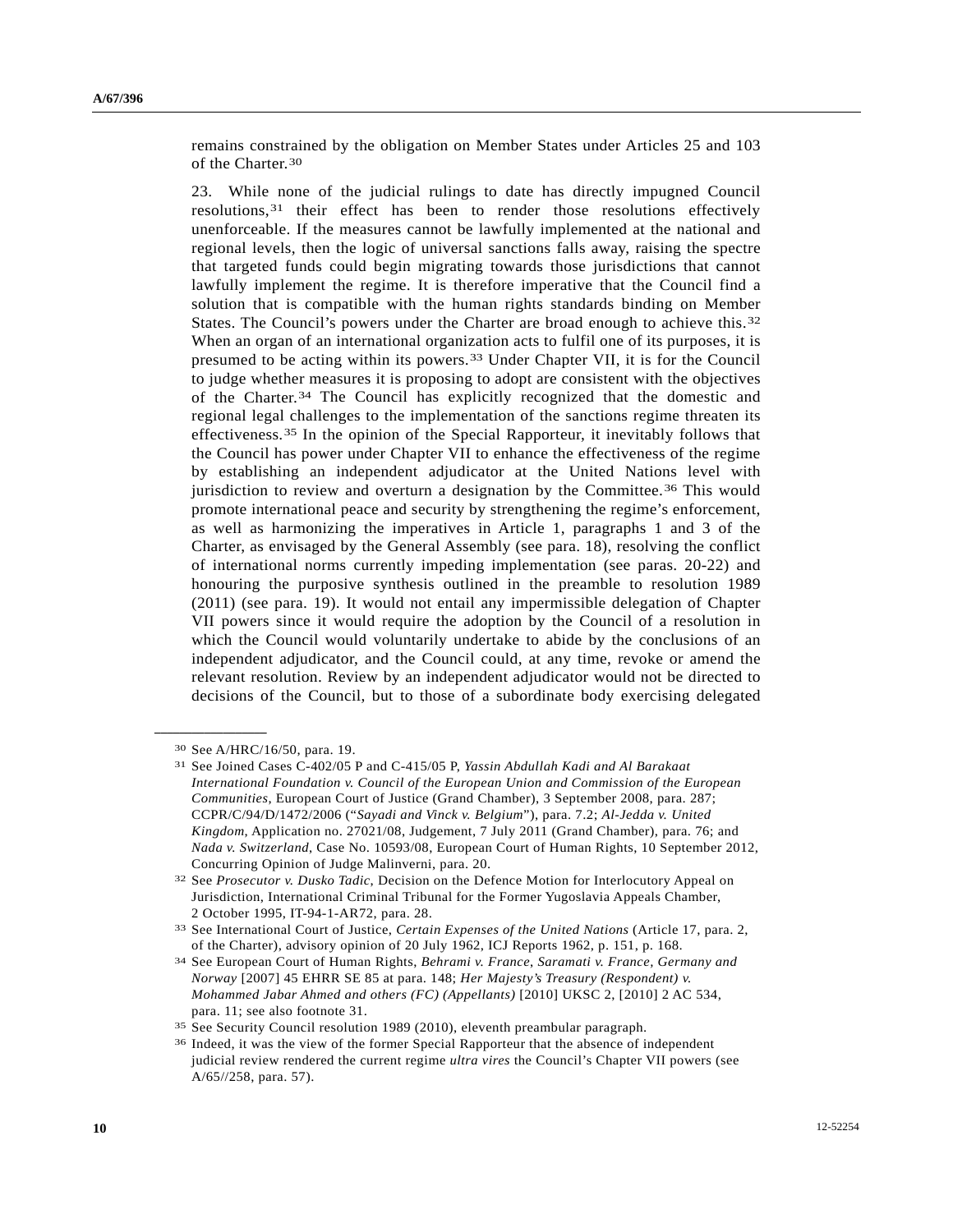executive powers. The Special Rapporteur concludes that there is no sustainable *vires* objection to the establishment of a mechanism of independent judicial review. In the words of the Secretary-General: "The evolution of international law has led to more and more rights being divested directly in the individual. … The time has come to align the law applicable to the United Nations with the developments in international human rights law."[37](#page-10-0)

#### **B. Al-Qaida sanctions regime**

24. Under resolution 1989 (2011), activities indicating that an individual or entity is "associated with" Al-Qaida include any form of support (financial or otherwise) for the acts or activities of Al-Qaida, or any cell, affiliate, splinter group or derivative thereof.[3](#page-10-1)8 This reflects the definitional difficulties inherent in targeting an entity that cannot be categorized as an organization per se, and that has no readily identifiable or coherent command and control structure, and no criteria for membership.[3](#page-10-2)9 The Council has thus signalled an expansive targeting strategy, leaving considerable latitude for judgement by those involved in administering the regime.[4](#page-10-3)0

25. The Al-Qaida Sanctions Committee is comprised of diplomats representing all 15 members of the Security Council, and is assisted by the Monitoring Team established under resolution 1526 (2004).<sup>[41](#page-10-4)</sup> States may nominate any individual or entity they consider to meet the criterion of "association" with Al-Qaida (see para. 4), providing that the nomination is accompanied by a description of the information that forms the basis for the proposed designation (the "statement of case") along with certain identifying information.[4](#page-10-5)2 The Security Council, in its resolution 1822 (2008), introduced a system for publicly disclosing "narrative summaries" that are intended to notify the listed individual or entity of the reasons for the listing. These summaries are prepared with the assistance of the Monitoring Team,[4](#page-10-6)3 but they may be edited to remove any information the designating State considers sensitive.[4](#page-10-7)4 The summaries appear on the Committee website, and consist

<span id="page-10-0"></span><sup>37</sup> A/65/318, para. 94.

<span id="page-10-1"></span><sup>38</sup> See Security Council resolution 1989 (2011), para. 4.

<span id="page-10-2"></span><sup>39</sup> As the Monitoring Team has pointed out, Al-Qaida "increasingly represents an idea of violent opposition to a whole range of local and global circumstances rather than a coherent group with fixed goals."; see S/2005/83, annex, para. 9; see also S/2012/600.

<span id="page-10-3"></span><sup>40</sup> The Monitoring Group has informed the Special Representative that the designation of groups claiming adherence to Al-Qaida without necessarily having any genuine association is treated by the Committee as a "matter of political judgment"; thus, for example, Al-Shabaab and Boko Haram have not been designated "at this time" but may be designated in the future if the Committee judges this to be appropriate.

<span id="page-10-4"></span><sup>41</sup> See Security Council resolution 1989 (2011), annex I.

<span id="page-10-5"></span><sup>42</sup> See Security Council resolutions 1617 (2005), 1735 (2006), para. 5, 1822 (2008), para. 12 and 1989 (2011), para. 13. Previously, in its resolution 1526 (2004), para. 17, the Security Council had merely encouraged States to include identifying and background information to the greatest extent possible.

<span id="page-10-6"></span><sup>43</sup> See Security Council resolution 1989 (2011), annex I, para. (k).

<span id="page-10-7"></span><sup>44</sup> By its resolution 1904 (2009), the Security Council introduced a presumption that the full statement of case would be published except for those parts that the designating State identified as confidential.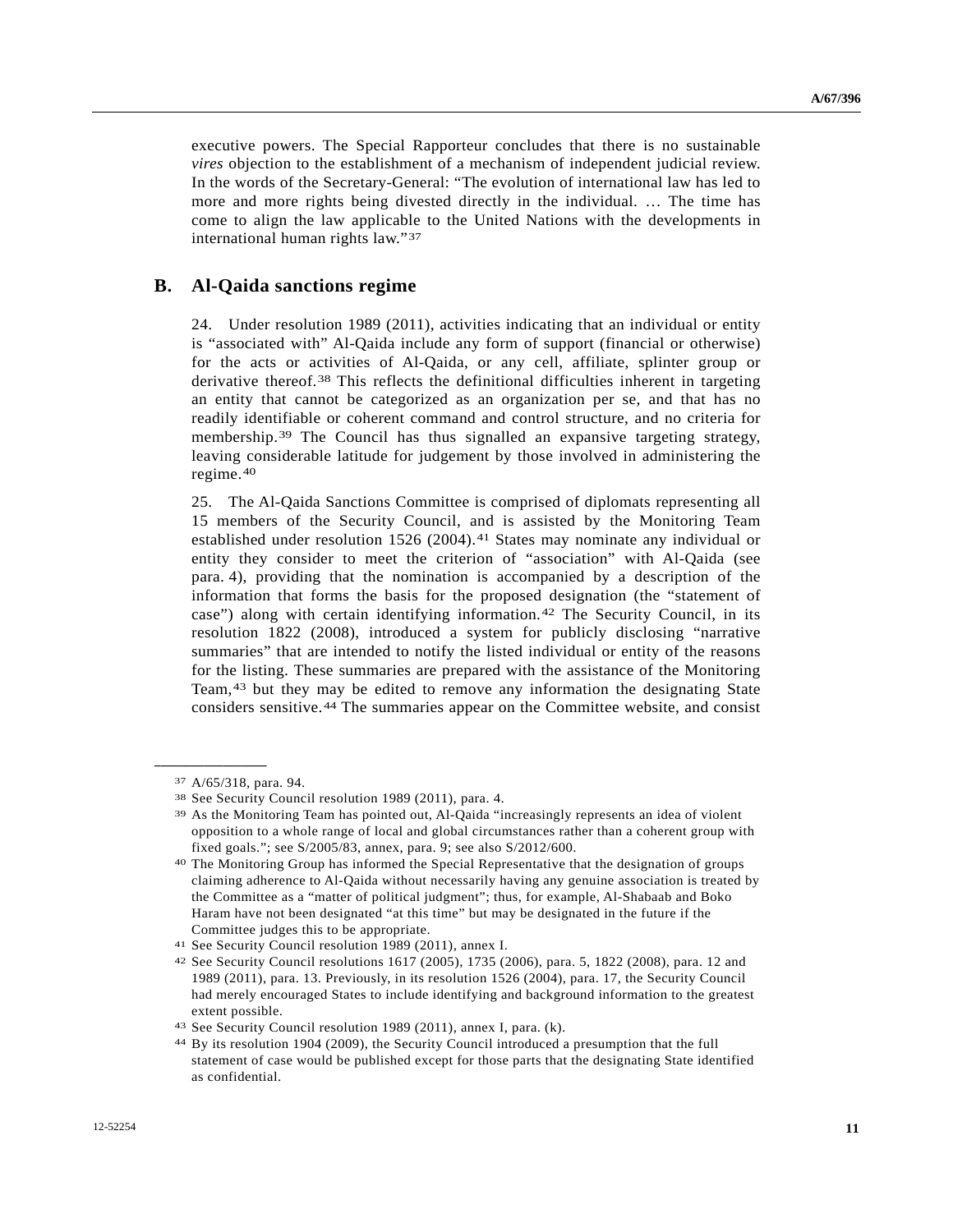of allegations expressed with varying degrees of specificity, typically lacking any detailed explanation of the evidential basis on which the assertion is made.

26. Proposals for designation are adopted on a consensus basis by members of the Committee acting on instructions from their capitals. In practice, the Committee follows a "no objection" procedure, so that if no State has opposed a listing proposal (or has put it "on hold") within 10 working days, the individual or entity will be added to the list. The designating State (which may or may not be a member of the Committee) is generally expected to have reviewed the underlying evidence. While some States have clear procedures for conducting such a review, others do not. Significantly, the Committee as a whole does not examine the evidence justifying a designation, and it may not have all the relevant information available to it.[45](#page-11-0) Bilateral diplomatic negotiations and selective disclosure of intelligence sometimes takes place prior to a designation among States sympathetic to one another's positions, and there is no duty on designating States to disclose exculpatory information to the Committee.[4](#page-11-1)6 The political and diplomatic character of the listing process has raised concerns that the regime is open to misuse as a means of targeting individuals and entities in order to advance national political goals essentially unrelated to  $Al$ -Qaida, $47$  $47$  or even that States might use listing "as a convenient means of crippling political opponents".[4](#page-11-3)8

#### **C. Enhancing due process in the Al-Qaida sanctions regime**

#### **1. Mandate**

27. On 17 December 2009, the Council adopted resolution 1904 (2009), which introduced an independent Ombudsperson for an initial period of 18 months to assist the Committee in its consideration of delisting requests. The first Ombudsperson, Kimberly Prost, a former ad litem judge of the International Tribunal for the Prosecution of Persons Responsible for Serious Violations of International Humanitarian Law Committed in the Territory of the Former Yugoslavia since 1991 with 20 years experience as a federal prosecutor in Canada, was appointed by the Secretary-General on 3 June 2010. Under resolution 1904 (2009), she was mandated to investigate delisting requests according to the procedure set out in annex II to the resolution and to prepare a "comprehensive report" for the Committee within a set time frame. She is also required to report to the Council twice a year on the operation of her mandate.

28. There were two major shortcomings to the procedure under resolution 1904 (2009). The first was that the Ombudsperson was given no formal power to make

<span id="page-11-0"></span><sup>45</sup> The Security Council, in its resolution 1989 (2011), recognized this problem: see para. 18, which merely calls upon Member States to share with the Committee "any information they have available regarding a listing request, so that this information may help inform the Committee's decision on designation".

<span id="page-11-2"></span><span id="page-11-1"></span><sup>46</sup> See A/65/258, para. 54.

<sup>47</sup> See Security Council Cross-Cutting Report on the Rule of Law, No. 3 (28 October 2011), p. 35; and Anthony Aust, "The Role of Human Rights in Limiting the Enforcement Powers of the Security Council: A Practitioner's View", in *Review of the Security Council by Member States*, Erika de Wet and Andre Nollkaemper, eds., pp. 31-38.

<span id="page-11-3"></span><sup>48</sup> *Her Majesty's Treasury (Respondent) v. Mohammed Jabar Ahmed and others (FC) (Appellants)* [2010] UKSC 2, [2010] 2 AC 534, para. 181.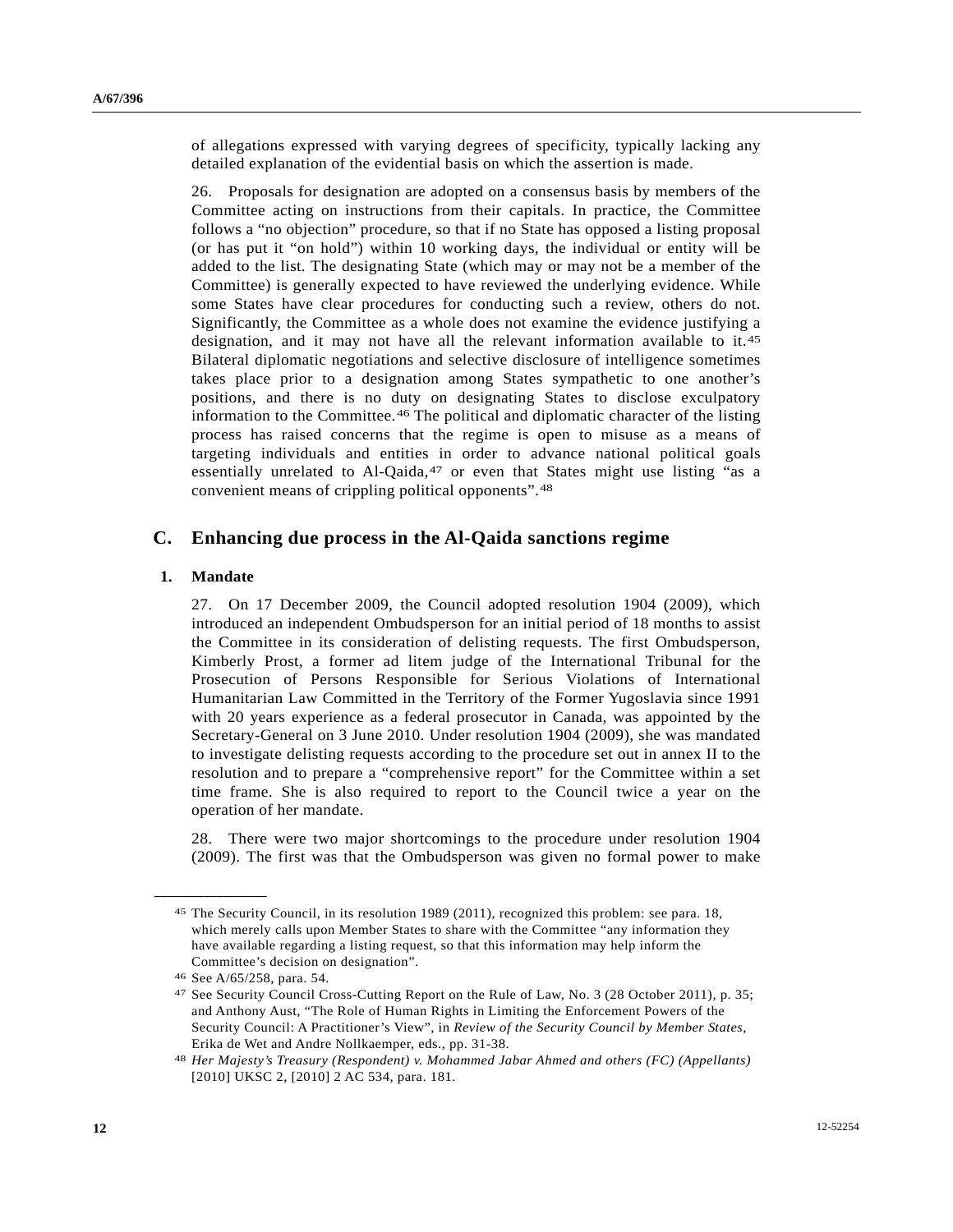recommendations. Ms. Prost nonetheless took the view that her comprehensive reports should address, to the defined standard, the question whether the continued listing was justified. Resolution 1989 (2011) recognizes and now endorses this practice and gives the Ombudsperson a mandate to make consequential recommendations regarding processed delisting requests.[49](#page-12-0)

29. The second shortcoming was that a consensus of the Committee was required for delisting. The most far-reaching change introduced by resolution 1989 (2011) was to reverse this consensus presumption. A delisting recommendation by the Ombudsperson now takes effect automatically 60 days after the Committee completes its consideration of the comprehensive report, unless the Committee decides otherwise by consensus. If there is no consensus, any member of the Committee may refer the delisting request to the Security Council (the "trigger mechanism" procedure).[5](#page-12-1)0

30. According to the latest available figures, there are currently 238 individuals and 68 entities on the Consolidated List. The Ombudsperson has received 30 delisting petitions, of which 19 cases have completed the delisting process, resulting in the delisting of 16 individuals and 24 entities (one petition concerned 1 individual and 23 related entities). Without seeing the underlying information, it is difficult for the Special Rapporteur to draw firm conclusions from the raw data. All that can be said with confidence is that the high proportion of petitions that have resulted in delisting tends to suggest that the Ombudsperson process has been effective in those cases that have so far been processed. At the same time, it underlines in stark terms the fallibility potential of the entries on the Consolidated List, thereby reinforcing the imperative need for fair and clear listing and delisting procedures that meet international minimum standards.

31. Prior to the amendments made by resolution 1989 (2011), the mandate of the Ombudsperson had been assessed for compatibility with minimum standards of due process by the United Nations High Commissioner for Human Rights,[5](#page-12-2)1 the former Special Rapporteur,<sup>[5](#page-12-4)2</sup> the General Court of the European Union,<sup>53</sup> and the Supreme Court of the United Kingdom.[5](#page-12-5)4 While welcoming the introduction of an independent element to the procedure, they each concluded that the mandate of the Ombudsperson under resolution 1904 (2009) failed adequately to address the due process-related concerns previously expressed about the regime, identifying 10 key objections: (i) the mandate of the Ombudsperson did not confer a power to overturn decisions of the Committee; (ii) the Committee therefore continued to act as judge in its own cause; (iii) delisting required a consensus within the Committee; (iv) the Ombudsperson lacked a power of recommendation; (v) disclosure of information to the Ombudsperson or the Committee was subject to the unfettered discretion of

<span id="page-12-0"></span><sup>49</sup> See Security Council resolution 1989 (2011), para. 21.

<span id="page-12-1"></span><sup>50</sup> See Security Council resolution 1989 (2011), para. 23. The same procedure is now to be followed where the designating State submits a delisting request; ibid., para. 27.

<span id="page-12-2"></span><sup>51</sup> See A/HRC/16/50, paras. 17-22 and 44.

<span id="page-12-3"></span><sup>52</sup> See A/65/258, paras. 55-56; see also Martin Scheinin, "Is the ECJ Ruling in Kadi Incompatible with International Law?", in *Yearbook of European Law*, vol. 28 (Oxford University Press, 2010).

<span id="page-12-4"></span><sup>53</sup> See Case T-85/09, *Yassin Abdullah Kadi v. European Commission*, General Court (Seventh Chamber), 30 September 2010 [2011] CMLR 24, para. 128.

<span id="page-12-5"></span><sup>54</sup> See *Her Majesty's Treasury (Respondent) v. Mohammed Jabar Ahmed and others (FC) (Appellants)* [2010] UKSC 2, [2010] 2 AC 534, paras. 78, 80-81 and 239.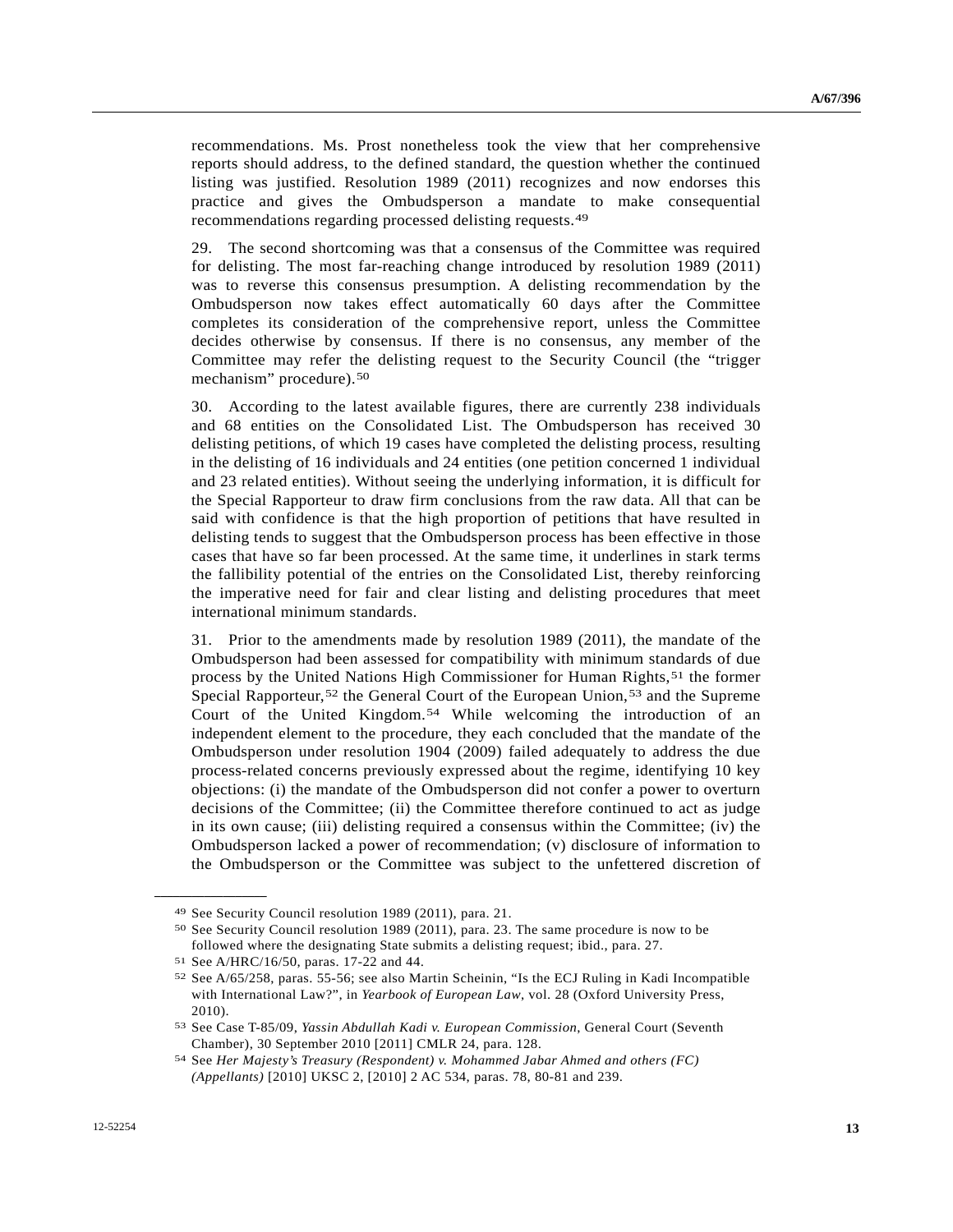States; (vi) the Ombudsperson's authority to disclose sensitive information to the petitioner was similarly at the discretion of States; (vii) there was no requirement that the petitioner be informed of the identity of the designating State; (viii) neither the comprehensive report, nor the Ombudsperson's conclusions, could be disclosed to the petitioner; (ix) the Committee was under no obligation to provide reasons for its decision; and (x) the office of the Ombudsperson lacked the authority to grant appropriate relief where human rights were violated.

32. Some of these criticisms have been addressed by resolution 1989 (2011). With regard to issues (i) to (iv) above, the effect of the reversal of the consensus requirement in resolution 1989 (2011) is to create a strong presumption that the Ombudsperson's recommendation to delist will be honoured by the Committee. This significantly increases the traction of the mandate, but the ultimate decision-making power continues to reside with the Committee or, in the event of disagreement, with the Security Council. So far, the Committee has exercised a self-denying ordinance with respect to the "trigger mechanism",<sup>[55](#page-13-0)</sup> but there has been at least one instance in which it reportedly came close to being used.<sup>[56](#page-13-1)</sup> If the Committee, by consensus, decides not to accept a delisting recommendation, or if the "trigger mechanism" is used, the requirements of independence and impartiality would be openly flouted since in that situation "the accuser is also the judge".<sup>[57](#page-13-2)</sup> The more finely balanced question is whether the mere existence of this possibility vitiates the regime as a whole.

33. There are no grounds for concluding that the present Ombudsperson lacks personal independence or impartiality. The Special Rapporteur notes that she has gone to very considerable lengths to make her Office as effective as possible in affording petitioners a measure of procedural justice. She has succeeded in delivering significant due process improvements, and has demonstrated independence of mind, an ability to gain the confidence of all stakeholders, and a personal determination to make the system as fair and effective as it can be within the limits of her mandate.

34. However, as regards an (objective) appearance of independence, the structural flaws remain the same. The United Nations Human Rights Committee has held that the power of an executive body to "control or direct" a judicial body "is incompatible with the notion of an independent tribunal".[5](#page-13-3)8 The European Court of Human Rights has similarly held that a requirement for quasi-judicial determinations to be ratified by an executive body with power to vary or rescind it contravenes the "very notion" of an independent tribunal.[5](#page-13-4)9 This principle does not depend upon a perception that the existence of such a power might indirectly influence the manner in which such a body handles and decides cases.<sup>[60](#page-13-5)</sup> The "very existence" of an executive power to overturn the decision of a quasi-judicial body is sufficient to deprive that body of the necessary "appearance" of independence

<span id="page-13-0"></span><sup>55</sup> See S/2012/590, para. 30.

<span id="page-13-1"></span><sup>56</sup> See http://www.reuters.com/article/2012/07/02/us-un-sanctions-saudiidUSBRE86100D20120702.

<span id="page-13-3"></span><span id="page-13-2"></span><sup>57</sup> See *Abdelrazak v. The Minister of Foreign Affairs* [2009] FC 580. 58 CCPR/C/GC/32, para. 19.

<sup>59</sup> See European Court of Human Rights, *Findlay v. United Kingdom* (1997), 24 EHRR 221. 60 See European Court of Human Rights, *Van de Hurk v. Netherlands* (1994), 18 EHRR 481,

<span id="page-13-5"></span><span id="page-13-4"></span>para. 45.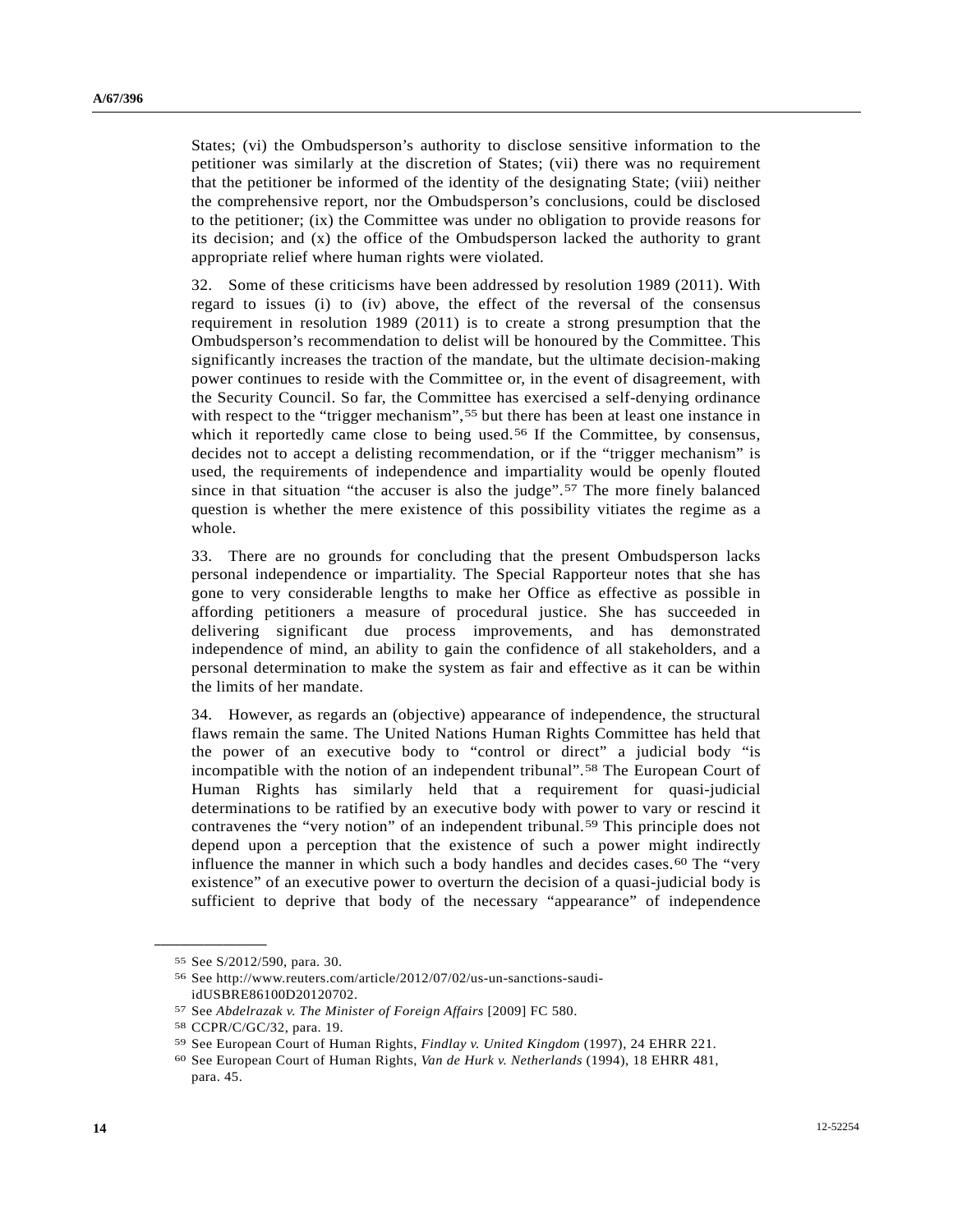however infrequently such a power is exercised, and irrespective of whether its exercise was, or even could have been, at issue in any particular case.<sup>[6](#page-14-0)1</sup>

35. It follows that, despite the significant improvements brought about by resolution 1989 (2011), the mandate of the Ombudsperson still does not meet the structural due process requirement of objective independence from the Committee.[6](#page-14-1)2 The Special Rapporteur endorses the recommendation of the High Commissioner for Human Rights that the Security Council must now explore "every avenue of possibility" for establishing "an independent quasi-judicial procedure for review of listing and delisting decisions".[6](#page-14-2)3 This necessarily implies that the Ombudsperson's comprehensive reports should be accepted as final by the Committee and that the decision-making powers of the Committee and Council should be removed. To reflect this modification, the Special Rapporteur invites the Security Council to consider renaming the Office of the Ombudsperson as the Office of the Independent Designations Adjudicator.

36. Security of tenure is an important additional guarantee of judicial independence.[64](#page-14-3) Short terms of office that are periodically renewable by the executive are generally considered incompatible with the requisite appearance of independence.[65](#page-14-4) While there is no indication that the present Ombudsperson has been in any way influenced by the requirement for her mandate to be renewed every 18 months, the test is once again an objective one. The Special Rapporteur accordingly recommends that the mandate of the Office of the Independent Designations Adjudicator/Ombudsperson be for a term of no less than three years.

37. The Special Rapporteur notes that requests for humanitarian exemptions under resolution 1989 (2011) must be put before the Committee by the individual's State of citizenship or residence, and that they remain subject to the Committee's consensus decision-making procedure. If the relevant State is unsympathetic, the request may never reach the Committee agenda. The Monitoring Team has suggested that individuals should be able to petition the Ombudsperson directly for humanitarian exemptions. The Special Rapporteur considers that such applications constitute the determination of a "civil right" under international human rights law, and accordingly recommends that they be brought within the mandate of the Office of the Independent Designations Adjudicator/Ombudsperson.

#### **2. Procedural issues**

<span id="page-14-1"></span><span id="page-14-0"></span>**\_\_\_\_\_\_\_\_\_\_\_\_\_\_\_\_\_\_** 

38. The Ombudsperson has encountered considerable difficulties in obtaining information that States consider to be sensitive, for reasons of national security or otherwise. The Security Council, in its resolution 1989 (2011), urges States to provide the Ombudsperson with relevant confidential information where

<sup>61</sup> See European Court of Human Rights, *Bryan v. United Kingdom* (1995), 21 EHRR 342, para. 38.

<sup>62</sup> See *R (Hany Youssef) v. Secretary of State for Foreign and Commonwealth Affairs* [2012] EWHC 2091 (Admin), 23 July 2012, para. 50; see also *Silver v. United Kingdom* (1983), EHRR 347 (Ombudsperson lacking power to grant binding decision not an effective remedy).

<span id="page-14-2"></span><sup>63</sup> See A/HRC/16/50, paras. 27 and 44.

<span id="page-14-3"></span><sup>64</sup> CCPR/C/GC/32, para. 19.

<span id="page-14-4"></span><sup>65</sup> See European Court of Human Rights, *Incal v. Turkey* (2000), 29 EHRR 449; UKPC, *Starrs and Chalmers v. Procurator Fiscal*, 2000 SLT 42; UKHL, *Millar v. Dickson* [2002] 1WLR 1615.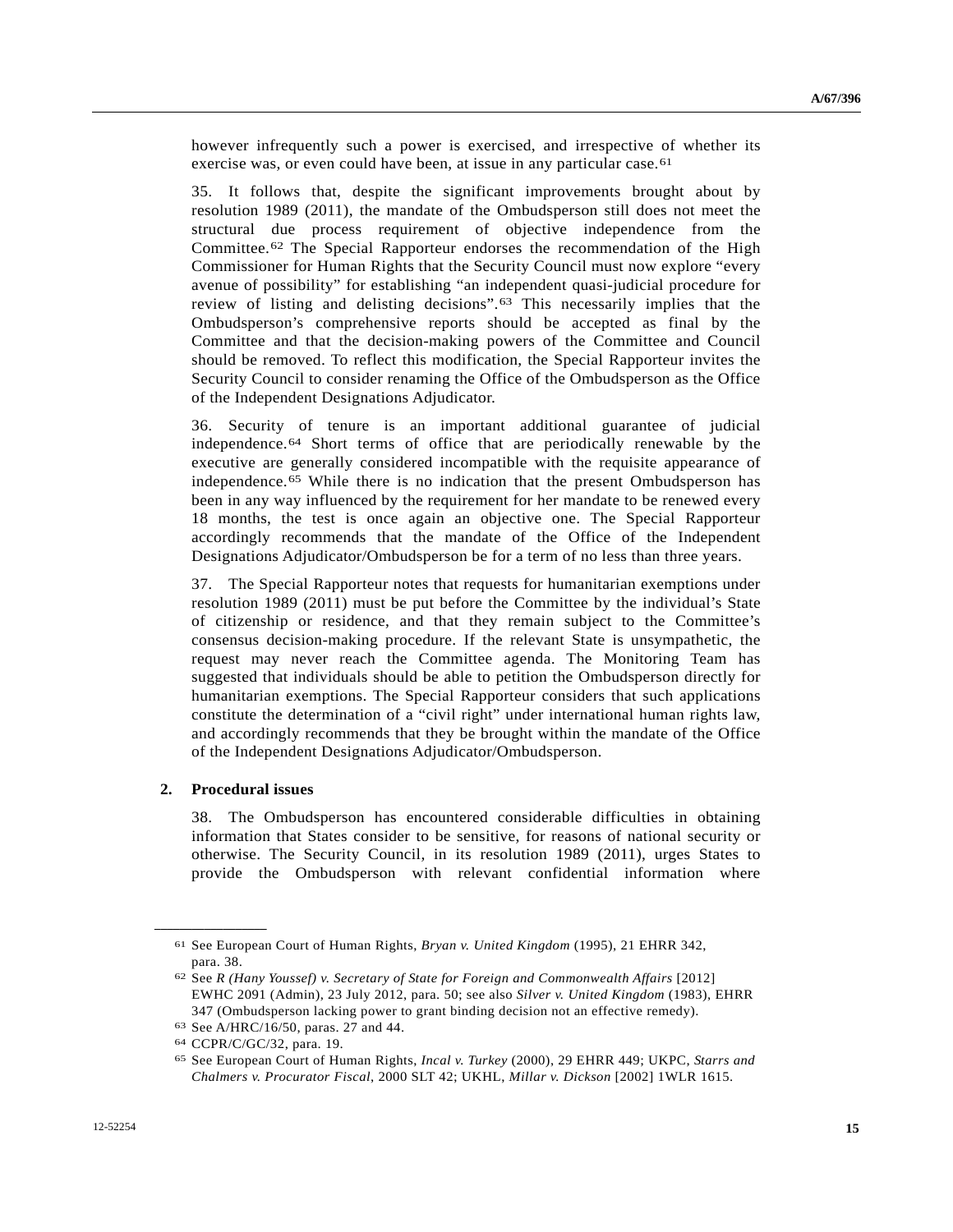appropriate,<sup>[66](#page-15-0)</sup> but imposes no duty to do so, even where the information may be decisive for a delisting request. This represents a significant limitation on the Ombudsperson's ability to examine the full facts, a challenge she describes as "pressing and significant".<sup>[67](#page-15-1)</sup>

39. The Ombudsperson has so far negotiated bilateral agreements for the disclosure of confidential information with 11 States.<sup>[68](#page-15-2)</sup> These agreements typically include restrictions on the use that may be made of the confidential information, prohibiting its onward disclosure to the petitioner, or to other members of the Committee, and prohibiting reference to it in the comprehensive report, without the express consent of the providing State. Resolution 1989 (2011) imposes an obligation on the Ombudsperson to respect any confidentiality condition that a State may impose.<sup>66</sup> Questions that the Ombudsperson may need to ask the petitioner in connection with such material must first be vetted by the providing State.

40. If a State elects not to share confidential information with the Ombudsperson, she obviously cannot take it into account in her report. While this provides some incentive to a designating State to disclose inculpatory material,<sup>[6](#page-15-3)9</sup> it does little to counterbalance the procedural unfairness to the petitioner. This is because there is no means of preventing the undisclosed information from being held against the petitioner in the decision-making process. The State concerned may elect to disclose information bilaterally to other Committee members, or to the Committee as a whole, without disclosing it to the Ombudsperson;<sup>[7](#page-15-4)0</sup> it may disclose information to the Ombudsperson, but refuse to give permission for its onward disclosure to the petitioner; or it may refer the delisting request to the Security Council, where any permanent Member can exercise a veto. Any one of these eventualities would be fundamentally inconsistent with international standards of due process.

41. If the recommendation of the Special Rapporteur contained in paragraph 59 (a) below is accepted, then the approach the Ombudsperson has so far adopted would provide the basis for a solution. Domestic administrative and judicial tribunals have developed rules of procedure for scrutinizing intelligence information that a State is unwilling to disclose to the subject.<sup>[71](#page-15-5)</sup> This experience provides a useful guide to the procedural modifications necessary to enable such material to be judicially reviewed in an inter-State context.[7](#page-15-6)2 If, despite the availability of suitably adapted procedures, a State remains unwilling to disclose relevant information, or to authorize its onward disclosure to the individual, then it is excluded from the decision-making process, thereby eliminating the risk of unfairness.

42. The European Court of Human Rights has held that where judicial review of a counter-terrorism measure is based solely or to a decisive degree on intelligence

<span id="page-15-1"></span><span id="page-15-0"></span><sup>66</sup> See Security Council resolution 1989 (2011), para. 25.

<sup>67</sup> S/2012/590, para. 12.

<sup>68</sup> See S/2012/590, paras. 12-13.

<span id="page-15-4"></span><span id="page-15-3"></span><span id="page-15-2"></span><sup>69</sup> See S/2012/600, p. 4.

<sup>70</sup> The Monitoring Team has pointed out to the Special Rapporteur that if States will not share critical information with [the Ombudsperson], they will have to do so with members of the Committee or accept that in that case sanctions are not the appropriate tool.

<span id="page-15-5"></span><sup>71</sup> See Kent Roach, "The Eroding Distinction between Intelligence and Evidence in Terrorism Investigations", in *Counter-Terrorism and Beyond: The Culture of Law and Justice after 9/11*, Nicola McGarrity, Andrew Lynch and George Williams, eds. (London, Routledge, 2010).

<span id="page-15-6"></span><sup>72</sup> See General Court of the European Union, C-27/09 P, *French Republic v. People's Mojahedin Organization of Iran*, Judgement of 21 December 2011, Opinion of Advocate General Sharpston.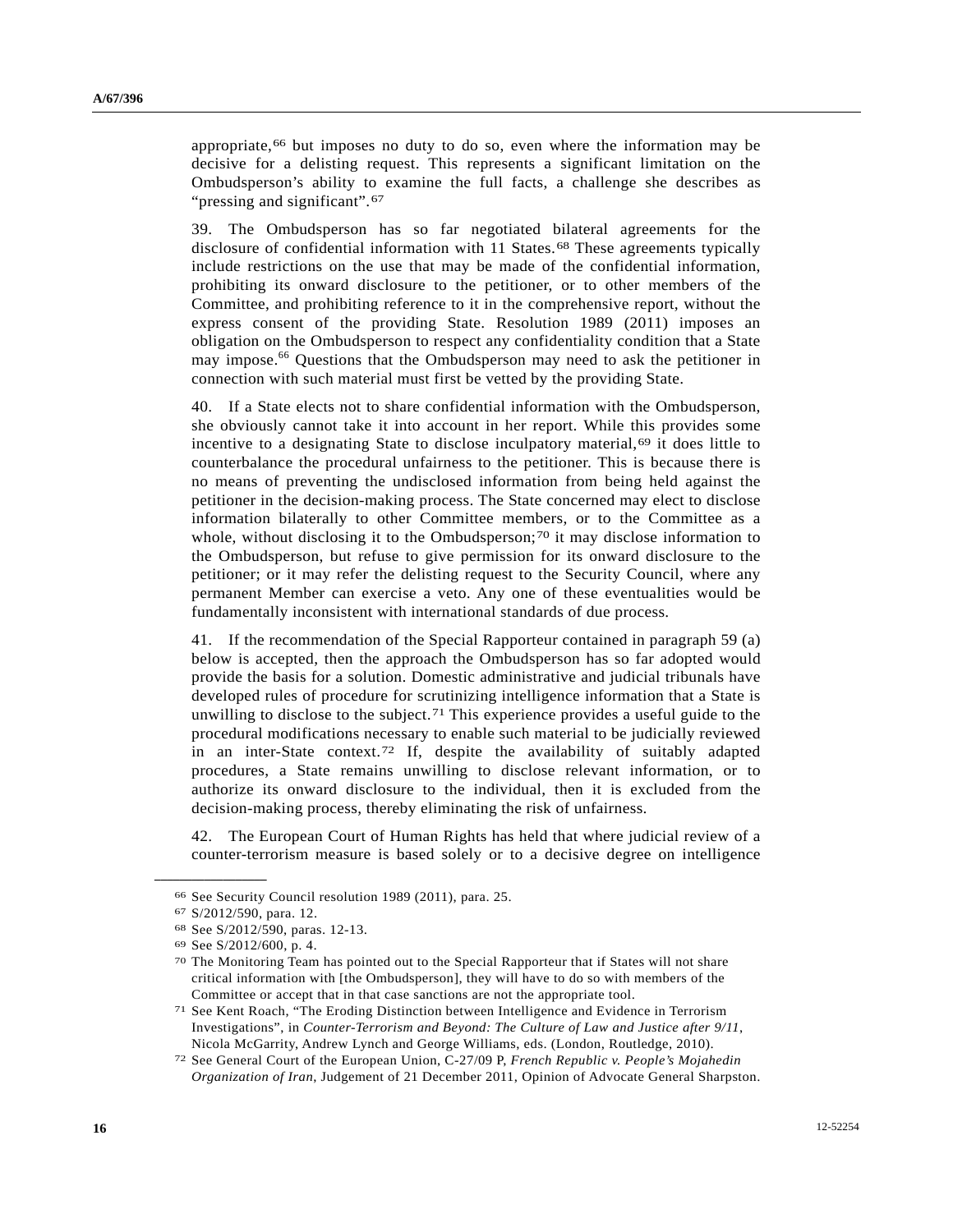material that has not been disclosed to the subject, the procedure falls short of the essential requirements of due process.[7](#page-16-0)3 As a "core irreducible minimum" the individual must be provided with sufficient information to enable him or her to give an effective answer to the allegations.<sup>73</sup> The Supreme Court of the United Kingdom has followed this approach in *Secretary of State for the Home Department v. AF*.[74](#page-16-1)

43. The Ombudsperson considers that she has managed to convey to the petitioners the essential case against them in sufficient detail to enable them to answer it.[7](#page-16-2)5 Lawyers acting for petitioners, on the other hand, have informed the Special Rapporteur that they had to guess at the case their clients had to meet, requiring "speculative lawyering" that was difficult to reconcile with their professional obligations. Due to the lack of transparency in the process, it is impossible for the Special Rapporteur to provide an objective assessment of these competing views. What is certain, however, is that the regime allows for the possibility that the petitioner (and even the Ombudsperson) may be kept in ignorance of information that is decisive to the outcome of a delisting petition. In the view of the Special Rapporteur, the only effective way to rectify this unfairness would be for the Security Council to adopt the recommendation in paragraph 59 (a) below, in accordance with the principles set out in paragraphs 17 to 23 and 34 and 35 above.

44. One of the emblematic criticisms of the regime is that the petitioner currently has no right to know the identity of the designating State. The Security Council, in its resolution 1989 (2011), strongly encourages designating States to give permission for their identity to be revealed, but stops short of requiring this.[76](#page-16-3) The Ombudsperson has recommended that where fairness necessitates disclosure of this information, there should be no requirement for the designating State's consent.[77](#page-16-4) The Special Rapporteur agrees with this assessment.

45. A further striking feature of the current procedures is the absence of any duty on Member States to disclose exculpatory information. Lawyers acting for petitioners have satisfied the Special Rapporteur that there have been instances in which key exculpatory material was withheld. Rudimentary principles of procedural fairness dictate that a petitioner should have access to any information in the possession of States that might support a delisting application,[78](#page-16-5) including any indication that a confession or statement was obtained by torture or ill treatment.<sup>[79](#page-16-6)</sup> The Special Rapporteur recommends that States be subject to an express obligation to indicate whether or not there is such material in their possession; and that a State's refusal to authorize the disclosure of any such material to the Office of the Independent Designations Adjudicator/Ombudsperson, or its onward disclosure to the petitioner, should provide an independent ground for delisting since such a stance would otherwise frustrate a full and fair judicial review.

<span id="page-16-1"></span><span id="page-16-0"></span><sup>&</sup>lt;sup>73</sup> See European Court of Human Rights, *A. v. United Kingdom* (2009) 49 EHRR 29, para. 218.<br><sup>74</sup> See Secretary of State for the Home Department v. AF, [2010] 2 AC 269 HL, paras. 57 and 83.<br><sup>75</sup> See S/2012/590, paras. 30-

<span id="page-16-3"></span><span id="page-16-2"></span><sup>76</sup> See Security Council resolution 1989 (2011), para. 14.

<span id="page-16-4"></span><sup>77</sup> See S/2012/590, para. 45.

<span id="page-16-5"></span><sup>78</sup> See, mutatis mutandis, European Court of Human Rights, *Jespers v. Belgium* (1981) 27 DR 61; *Rowe and Davis v. United Kingdom* (2000) 30 EHRR 1; *Foucher v. France* (1997) 25 EHRR 234; SCC, *Stinchcombe* [1991] 3 SCR 326; and *Chaplin* [1995] 1 SCR 727. 79 See CCPR/C/GC/32, para. 33.

<span id="page-16-6"></span>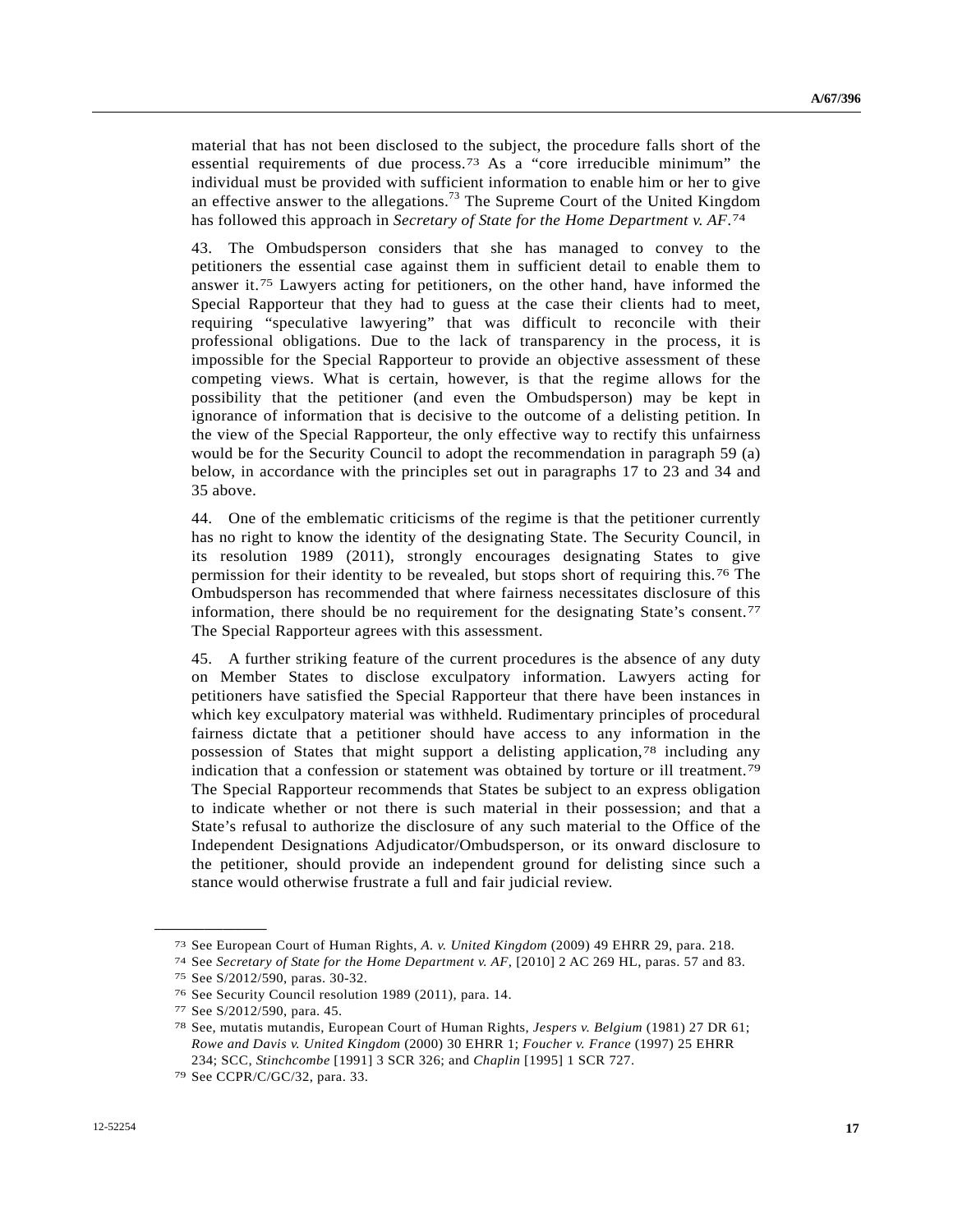46. When confronted with an allegation that information may have been obtained by torture, the Ombudsperson proceeds with caution, making enquiries of the State that submitted the information to the greatest extent possible. In assessing the information she takes due account of the reliability implications, as well as the presence or absence of untainted independent corroboration. She also looks for patterns of consistency in assessing the probative value of the information. She does not, however, necessarily exclude information that was or may have been obtained by torture from her assessment since she does not consider herself bound by formal rules of evidence.

47. The Special Rapporteur is gravely concerned by this approach. Lawyers acting for the petitioners have satisfied him that intelligence derived from torture has been used to justify the designation of individuals. The prohibition of torture is *jus cogens*, and article 15 of the United Nations Convention against Torture and Other Cruel, Inhuman or Degrading Treatment or Punishment provides that statements that are established to have been made as a result of torture shall not be invoked as evidence in any proceedings. In *A and others v. Secretary of State for the Home Department (No. 2)*,<sup>[8](#page-17-0)0</sup> the United Kingdom House of Lords held that a tribunal reviewing intelligence material in a counter-terrorism context could not lawfully consider information obtained by torture (even if it had formed part of the material relied upon by the executive body whose decisions were under review). It also held that when faced with intelligence emanating from detainee reporting in a State known to practice torture, a judicial authority was required to conduct an investigation into the manner in which the intelligence had been obtained and, if satisfied that it was obtained through torture, to disregard it altogether, irrespective of its apparent probative weight.

48. The provisions of article 15 of the United Nations Convention against Torture apply to any proceeding before a judicial or administrative authority in which evidence is assessed under formal procedural rules and in which a decision is rendered.[8](#page-17-1)1 The Special Rapporteur considers that the mandate of the Ombudsperson constitutes such a proceeding, and that if it were a national procedure it would be caught by article 15 of the Convention directly. He endorses, in this regard, the view of the former Special Rapporteur that receipt and reliance on intelligence obtained through torture involves complicity in the commission of an internationally wrongful act and is irreconcilable with the obligation *erga omnes* to cooperate in the eradication of torture.[8](#page-17-2)2 He also shares the deep concern of the Special Rapporteur on torture and other cruel, inhuman and degrading treatment or punishment at attempts to limit the exclusionary principle to national court proceedings, and agrees that receiving information that may be compromised by torture implicitly condones and validates the use of torture, and creates a market for information so acquired.[83](#page-17-3)

<span id="page-17-1"></span><span id="page-17-0"></span><sup>80</sup> See *A and others v. Secretary of State for the Home Department (No. 2)* [2005] UKHL 71. 81 See Manfred Nowak and Elizabeth McArthur, *The United Nations Convention Against Torture*,

*A Commentary*, pp. 531-532 (New York, Oxford University Press, 2008). 82 See A/HRC/10/3, para. 55; and International Criminal Tribunal for the Former Yugoslavia,

<span id="page-17-2"></span>Furundzija, 10 December 1998, IT-95-17/T10, para. 151.

<span id="page-17-3"></span><sup>83</sup> See A/HRC/16/52, paras. 53-56.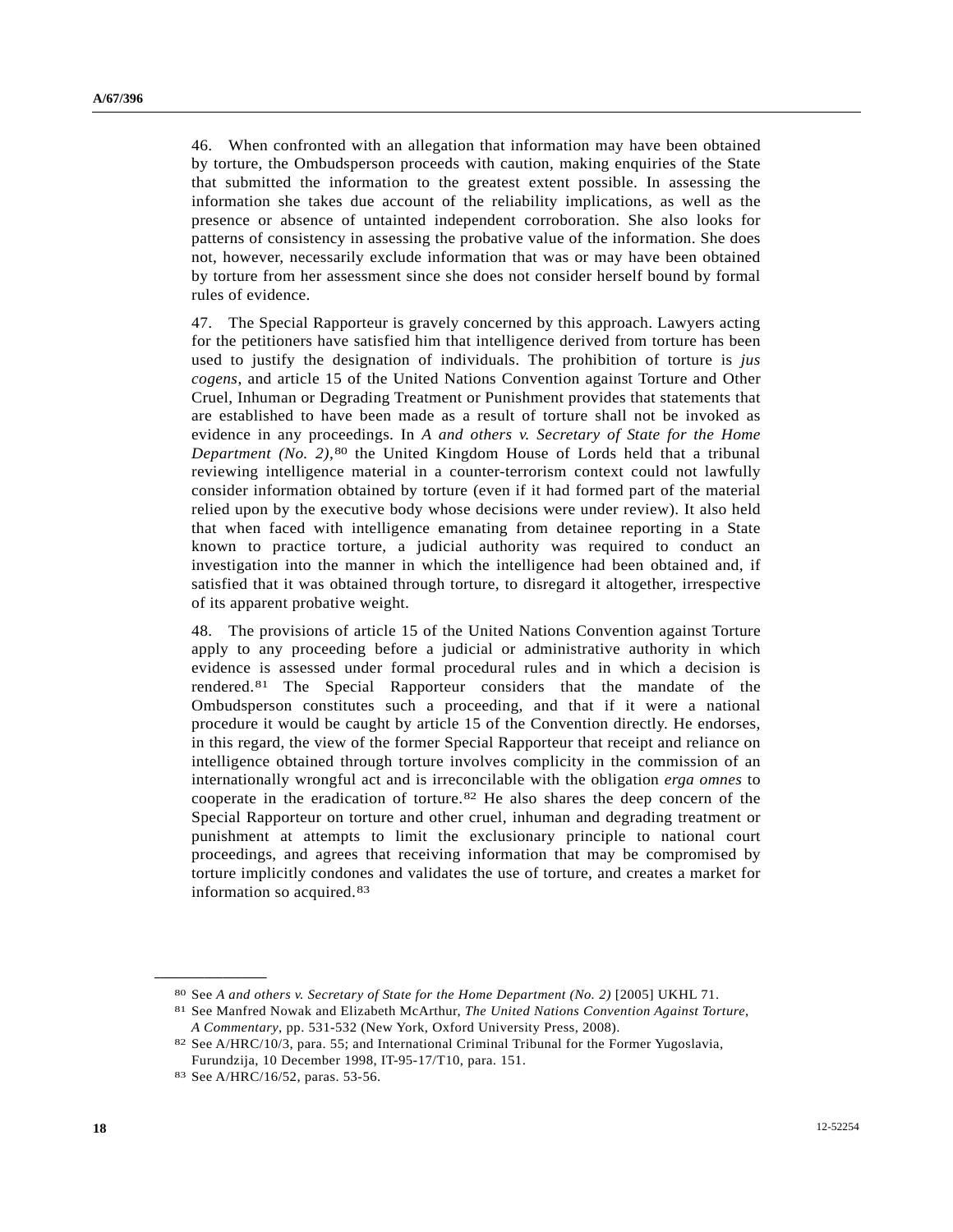<span id="page-18-8"></span>49. The Special Rapporteur accordingly considers that where there is a plausible basis[8](#page-18-0)4 for believing that intelligence information may have been obtained through torture, the Office of the Independent Designations Adjudicator/Ombudsperson is under an obligation to investigate the manner in which the information was obtained. It is then for the designating State to establish that the information was not so obtained.[85](#page-18-1) If, after investigation, there remains a real risk that torture was used to obtain the evidence, it must be excluded from consideration by the Office of the Independent Designations Adjudicator/Ombudsperson altogether, regardless of its apparent probative value.<sup>[86](#page-18-2)</sup> The Special Rapporteur strongly recommends the introduction of an express provision to this effect.

50. At present, neither the report of the Ombudsperson nor her recommendation may be made public or disclosed to the petitioner. The Ombudsperson considers that these restrictions "unnecessarily impair the transparency" of the process.[87](#page-18-3) The Monitoring Team also supports some increased transparency.[88](#page-18-4) If the present system is retained, the Special Rapporteur agrees that the Ombudsperson should be permitted to disclose her recommendation to the petitioner, and further recommends that, subject to any necessary redactions, the comprehensive reports of the Ombudsperson be published.

51. Under the current procedure, the Committee is required to give reasons to the petitioner when rejecting an application for delisting,[89](#page-18-5) but not where it accepts a delisting recommendation. The Committee has adopted a practice of giving rudimentary reasons in all cases, and the Ombudsperson has recommended that this should become mandatory.[90](#page-18-6) The Special Rapporteur concurs with the recommendation of the Ombudsperson that the Committee should give reasons in all cases, and further recommends that the Committee's reasons should be as full as possible, and should in all cases be made public.

52. The right to legal representation is fundamental to the fairness of the delisting procedure. Out of a total of 30 applications received by the Ombudsperson, 21 have so far been legally represented. However, many of the lawyers acting for petitioners have done so pro bono, since there is no mechanism for funding legal representation comparable to those established by the international criminal tribunals. International standards require States to fund the legal defence of an accused person if he or she lacks the means to pay for counsel.[9](#page-18-7)1 The Special Rapporteur recommends that such a mechanism be introduced for the delisting process under the Al-Qaida sanctions regime.

<span id="page-18-0"></span><sup>84</sup> Information derived from detainee reporting in a State known to practise torture is sufficient to provide such a plausible basis (see *A and others v. Secretary of State for the Home Department (No. 2)* [2005] UKHL 71). 85 See *G.K. v. Switzerland*, CAT/C/30/D/219/2002. 86 See Manfred Nowak and Elizabeth McArthur, *The United Nations Convention Against Torture,* 

<span id="page-18-3"></span><span id="page-18-2"></span><span id="page-18-1"></span>*A Commentary*, p. 534 (New York, Oxford University Press, 2008). 87 See S/2012/590, paras. 38-43.

<span id="page-18-4"></span><sup>88</sup> See S/AC.37/2012/COMM.48, para. 39.

<span id="page-18-5"></span><sup>89</sup> See Security Council resolution 1989 (2011), annex II, paras. 13-14.

<span id="page-18-7"></span><span id="page-18-6"></span><sup>90</sup> See S/2012/590, para. 44.

<sup>91</sup> See International Covenant on Civil and Political Rights, art. 14; European Court of Human Rights, art. 6; and Inter-American Commission on Human Rights, art. 8 (2)(e); Security Council resolution 1452 (2002) allows an exemption to be made with regard to frozen assets for the payment of legal fees. Many petitioners are, however, indigent. Moreover, as regards the procedural obstacles for securing humanitarian exemptions (see para. 37 of the present report).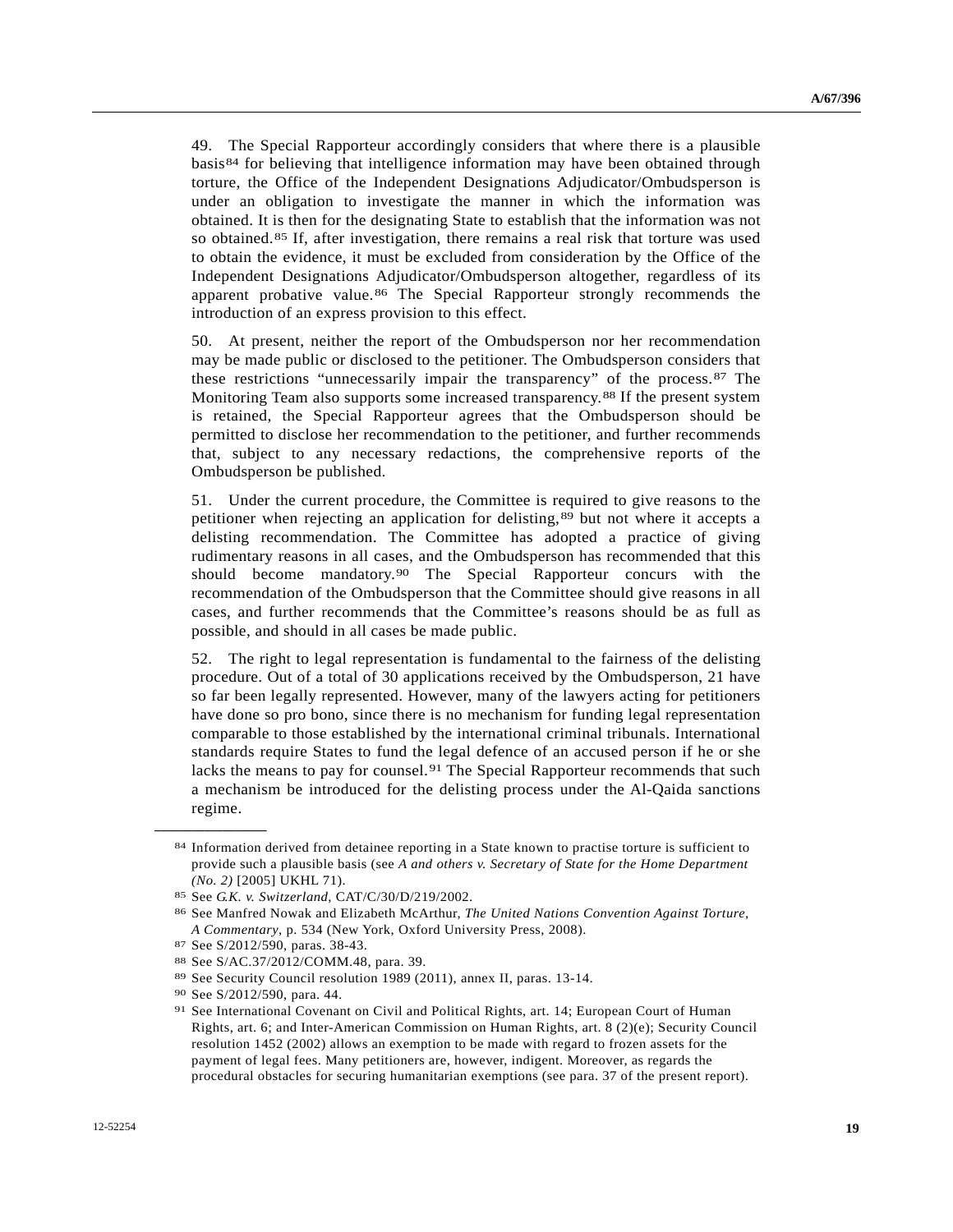<span id="page-19-4"></span>53. In order to ensure that the interaction between the petitioner and the Office of the Independent Designations Adjudicator/Ombudsperson is effective, it needs to be conducted in a language the petitioner understands. This is a right recognized in most international human rights instruments. $91$  At present, the Office of the Ombudsperson does not have the facilities to ensure translation of documents or interpretation during interviews.[9](#page-19-0)2 This needs to be urgently rectified.

54. The Ombudsperson has made it clear that it is not her function to consider whether the original listing was justified, but whether continued listing remains justified in current circumstances. This is governed by the standards set by the Security Council, including its interpretation of the term "associated with" Al-Qaida (see para. 24 above). The preamble to resolution 1989 (2011) states that sanctions measures are intended to be "preventative in nature and are not reliant upon criminal standards set out under national law".[9](#page-19-1)3 In defining her standard of review the Ombudsperson has sought to balance the essentially preventative nature of the regime against the significant detriments to which designated individuals and entities are subjected.<sup>[94](#page-19-2)</sup> The test she applies is whether there is "sufficient information to provide a reasonable and credible basis for the continued listing".<sup>94</sup> The Ombudsperson looks for specificity and other indicia of reliability,  $95$  and will not attach significant weight to information that is vague, anonymous or otherwise unsourced, unless it is corroborated. Lack of detail and specificity "remains a serious problem", according to the Ombudsperson.<sup>[95](#page-19-4)</sup>

55. While the objective of the sanctions imposed under the 1267 regime may be preventative and deterrent, their impact on designated individuals and entities is comparable in nature to a penal sanction.[9](#page-19-5)6 The distinction is not, in any event, entirely clear-cut. The Human Rights Committee has observed that certain measures must be regarded as penal, regardless of their formal classification, because of their "character or severity", <sup>[9](#page-19-6)7</sup> and the European Court of Human Rights has observed that preventative and deterrent objectives "may be seen as constituent elements in the very notion of punishment".[9](#page-19-7)8 The sanctions under the Al-Qaida regime have rightly been characterized as "drastic and oppressive" and as "paralysing".[99](#page-19-8) The quasi-penal nature of the measures raises two fundamental questions: what standard of proof should be required for listing and delisting decisions, and whether sanctions under the regime should last indefinitely or be time-limited.[1](#page-19-9)00

56. The Special Rapporteur agrees with the Ombudsperson that the standard for listing and delisting should be the same, and that a test of mere suspicion would set the threshold far too low.[10](#page-19-10)1 He notes, however, that there is a range of familiar

<span id="page-19-0"></span><sup>92</sup> See S/2012/590, paras. 54-56.

<span id="page-19-1"></span><sup>93</sup> See Security Council resolution 1989 (2011), fourteenth preambular paragraph.<br>94 See http://www.un.org/en/sc/ombudsperson/approach.shtml.<br>95 See S/2012/590, para. 34.

<span id="page-19-2"></span>

<span id="page-19-3"></span>

<span id="page-19-5"></span><sup>96</sup> They have been described by the High Commissioner for Human Rights as "clearly punitive" (see A/HRC/16/50, para. 17) and by the former Special Rapporteur as a "criminal punishment" (see A/63/223, para. 16).

<span id="page-19-6"></span><sup>97</sup> CCPR/C/GC/32, para. 15.

<span id="page-19-7"></span><sup>98</sup> European Court of Human Rights, *Welch v. United Kingdom*, (1995) 20 EHRR 247, para. 30. 99 *Her Majesty's Treasury (Respondent) v. Mohammed Jabar Ahmed and others (FC) (Appellants)*

<sup>[2010]</sup> UKSC 2, [2010] 2 AC 534, para. 6.

<span id="page-19-10"></span><span id="page-19-9"></span><span id="page-19-8"></span><sup>&</sup>lt;sup>100</sup> Ibid., para. 58.<br><sup>101</sup> See http://www.un.org/en/sc/ombudsperson/approach.shtml.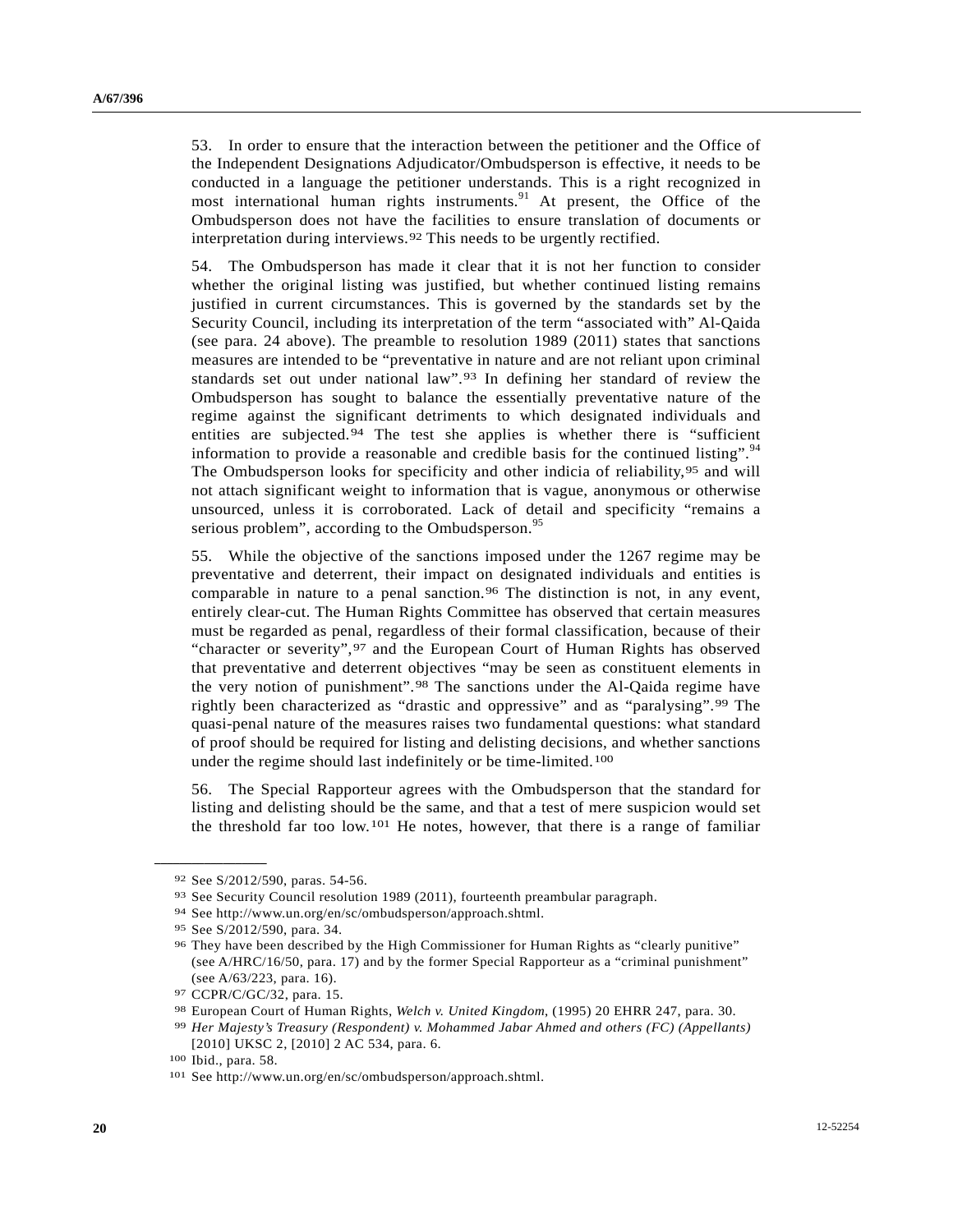legal standards between mere suspicion and the internationally recognized criminal standards that are precluded by resolution 1989 (2011). These intermediate standards include reasonable grounds for suspicion, reasonable grounds for belief, and proof on the balance of probabilities. The "reasonable and credible basis" test adopted by the Ombudsperson does not clearly differentiate between them, or indicate which standard is to be applied.

57. The answer must be divined from the language of the resolution, which indicates only that national criminal standards of proof are inappropriate. Given the quasi-penal consequences of these measures, the standard of review must be set as high as possible, consistent with the terms of the resolution. This would require the Committee and the Office of the Independent Designations Adjudicator/ Ombudsperson to be satisfied on the material available to them that the allegation of association with Al-Qaida is at least more likely than not to be true (a "balance of probabilities" test).[1](#page-20-0)02 Further, the standard must incorporate a proportionality element, if it is to meet the requirements laid down by the European Court of Human Rights in *Nada v. Switzerland*,[1](#page-20-1)03 and as envisaged by the High Commissioner for Human Rights<sup>[10](#page-20-3)4</sup> and the Human Rights Committee.<sup>105</sup> Where the imposition of the measures would involve a disproportionate interference with a protected human right, the Office of the Independent Designations Adjudicator/ Ombudsperson should have power to issue a delisting decision. The Office of the Independent Designations Adjudicator/Ombudsperson should therefore be required to recommend delisting, unless she is satisfied on the material made available to her (a) that it is more likely than not that the designated individual or entity is associated with Al-Qaida, within the meaning of resolution 1989 (2011); and (b) that the imposition of sanctions constitutes a proportionate interference with the fundamental rights of the designated person or entity.

58. A further aspect of the regime that has caused concern is the indeterminate nature of the sanctions imposed on designated individuals and entities. When viewed in combination with the severity of the measures imposed, the risk that sanctions will become effectively permanent gives them the colour of a penal sanction. The General Court of the European Union has observed that due to the length of time individuals remain listed "the question of the classification of the measures in question as preventative or punitive, protective or confiscatory, civil or criminal seems now to be an open one".[10](#page-20-4)6 The Monitoring Team has also expressed the view that time limits would help to prevent the continuation of listings through inertia. Considering the need to reinforce the temporary and preventative purpose of the sanctions imposed under the 1267/1989 regime, the Special Rapporteur recommends that the Security Council should revisit proposals previously advanced

<span id="page-20-1"></span><span id="page-20-0"></span><sup>102</sup> See *Her Majesty's Treasury (Respondent) v. Mohammed Jabar Ahmed and others (FC) (Appellants)* [2010] UKSC 2, [2010] 2 AC 534, para. 58. 103 See *Nada v. Switzerland*, Case No. 10593/08, European Court of Human Rights, 10 September

<sup>2012.</sup> 

<span id="page-20-3"></span><span id="page-20-2"></span><sup>104</sup> See A/HRC/16/50, para. 19. 105 See CCPR/C/94/D/1472/2006 ("*Sayadi and Vinck v. Belgium*"), Separate Opinion of Sir Nigel Rodley.

<span id="page-20-4"></span><sup>106</sup> Case T-85/09 *Yassin Abdullah Kadi v. European Commission*, General Court (Seventh Chamber), 30 September 2010 [2011] CMLR 24, para. 150.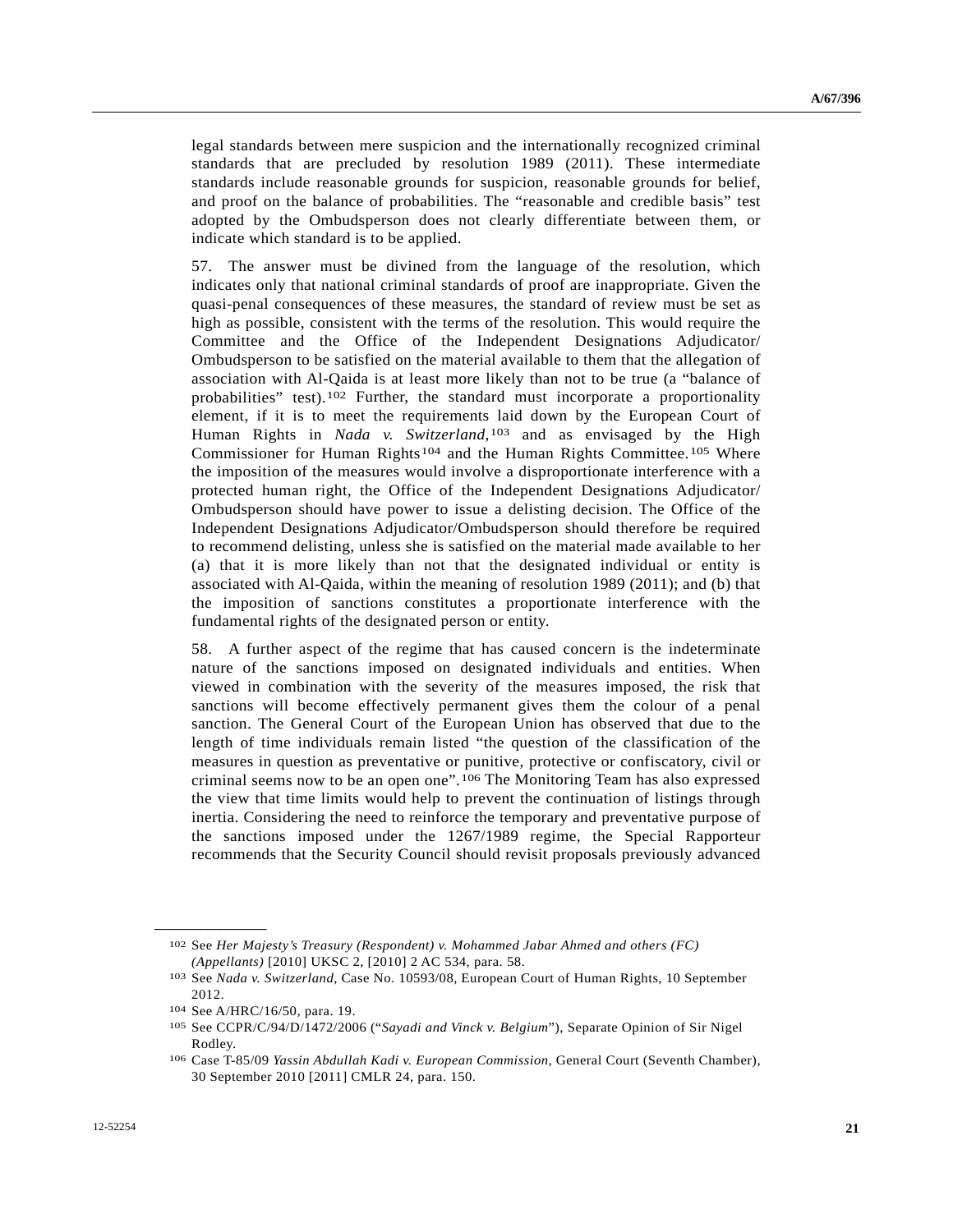by the "like-minded" group of States<sup>[1](#page-21-0)07</sup> for the introduction of a "sunset clause" imposing a time limit on the duration of designations.

# **IV. Conclusions and recommendations**

59. **The Special Rapporteur acknowledges and welcomes the significant due process improvements brought about by resolution 1989 (2011), but nevertheless concludes that the Al-Qaida sanctions regime continues to fall short of international minimum standards of due process, and accordingly recommends that:** 

 (a) **The mandate of the Office of the Ombudsperson should be amended to authorize it to receive and determine petitions from designated individuals or entities (i) for their removal from the Consolidated List and (ii) for the authorization of humanitarian exemptions; and to render a determination that is accepted as final by the Al-Qaida Sanctions Committee and the Security Council. In consequence:** 

 (i) **The Security Council should consider renaming the Office of the Ombudsperson as the Office of the Independent Designations Adjudicator;** 

 (ii) **The rules of procedure should make provision for States to disclose information to the Office of the Independent Designations Adjudicator on conditions of confidentiality, but should nonetheless ensure a full and fair review in accordance with the principles outlined in paragraphs 38 to 44 above;** 

(iii) **Subject to any necessary redactions on security grounds, the Office of the Independent Designations Adjudicator should be mandated to deliver a reasoned public determination;** 

 (b) **Irrespective of whether the recommendation in paragraph 59 (a) is adopted by the Security Council:** 

 (i) **The mandate of the Office of the Independent Designations Adjudicator/Ombudsperson should be renewed for a term of no less than three years;** 

 (ii) **The Office of the Independent Designations Adjudicator/ Ombudsperson should be required to recommend delisting, unless satisfied on the information available that (a) it is more likely than not that the designated individual or entity is associated with Al-Qaida; and (b) the imposition of sanctions constitutes a proportionate interference with the rights of the designated person or entity;** 

<span id="page-21-0"></span><sup>107</sup> The informal group of like-minded countries on targeted sanctions includes: Austria, Belgium, Costa Rica, Denmark, Finland, Germany, Liechtenstein, the Netherlands, Norway, Sweden and Switzerland; see *Les fondements de notre ordre juridique court-circuites par l'ONU*, 1 March 2010, motion passed by the Foreign Policy Commission of the Federal Parliament of Switzerland.